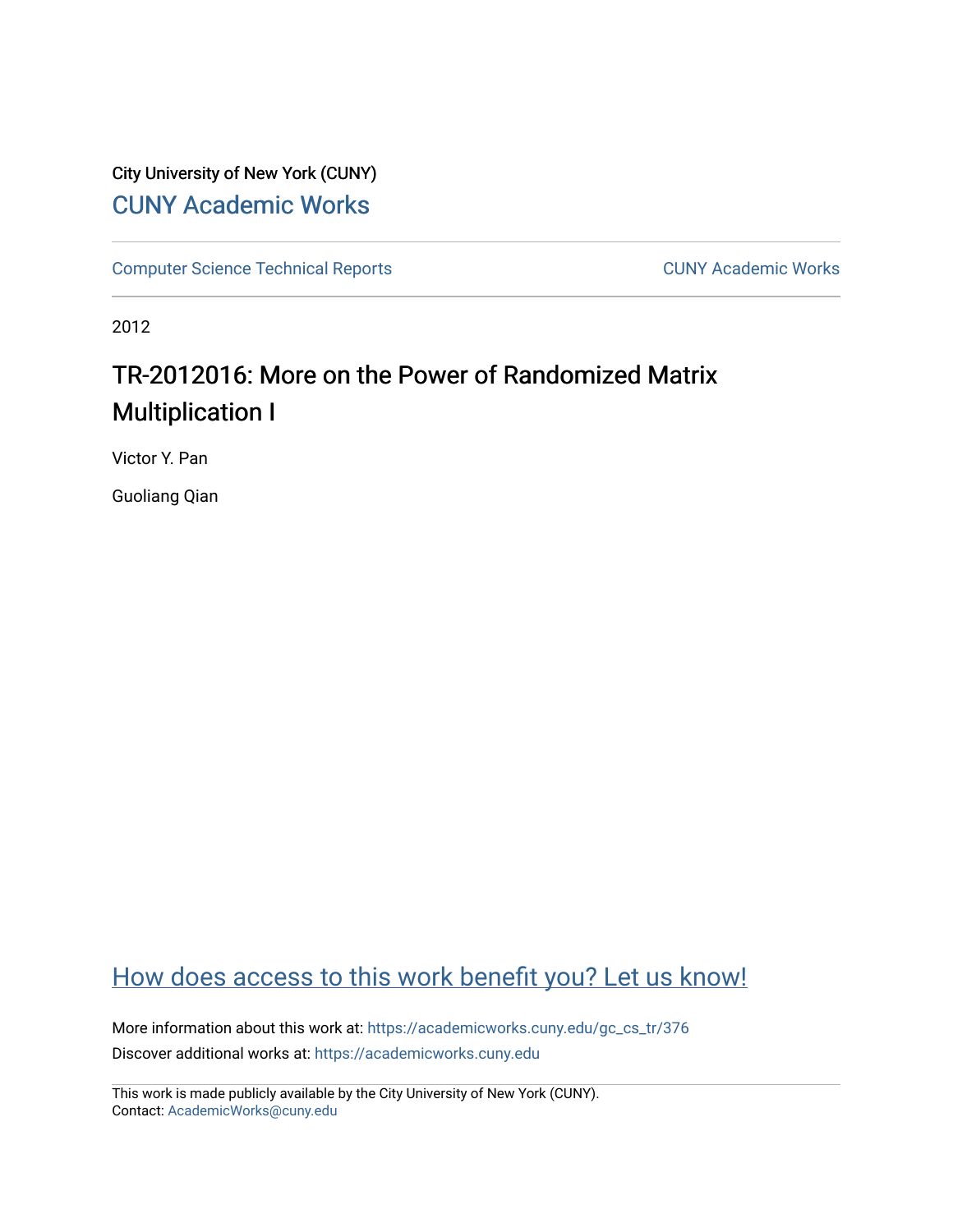# **More on the Power of Randomized Matrix Multiplication I** <sup>∗</sup>

Victor Y. Pan<sup>[1,2],[a]</sup> and Guoliang Qian<sup>[2],[b]</sup>

[1] Department of Mathematics and Computer Science Lehman College of the City University of New York Bronx, NY 10468 USA [2] Ph.D. Programs in Mathematics and Computer Science The Graduate Center of the City University of New York New York, NY 10036 USA [*a*] victor.pan@lehman.cuny.edu http://comet.lehman.cuny.edu/vpan/ [*b*] gqian@gc.cuny.edu

#### **Abstract**

A random matrix is likely to be well conditioned, and motivated by this well known property we employ random matrix multipliers to advance some fundamental matrix computations. This includes numerical stabilization of Gaussian elimination with no pivoting as well as block Gaussian elimination, approximation of the leading and trailing singular spaces of an ill conditioned matrix, associated with its largest and smallest singular values, respectively, and approximation of this matrix by low-rank matrices, with further extensions to Tensor Train approximation and the computation of the numerical rank of a matrix. We formally support the efficiency of the proposed techniques where we employ Gaussian random multipliers, but our extensive tests have consistently produced the same outcome where instead we used sparse and structured random multipliers, defined by much fewer random parameters compared to the number of their entries.

**2000 Math. Subject Classification:** 15A52, 15A12, 15A06, 65F22, 65F05

**Key Words:** Random matrices, Random multipliers, GENP, Low-rank approximation, Numerical rank

## **1 Introduction**

It is well known that A random matrix is likely to be well conditioned [D88], [E88], [ES05], [CD05], [SST06], [B11], and motivated by this well known property we apply randomized matrix multiplication to advance some fundamental matrix computations. We stabilize numerically Gaussian elimination with no pivoting as well as block Gaussian elimination, approximate leading and trailing singular spaces of an ill conditioned matrix *A*, associated with its largest and smallest singular

<sup>∗</sup>Some results of this paper have been presented at the ACM-SIGSAM International Symposium on Symbolic and Algebraic Computation (ISSAC '2011), San Jose, CA, 2011, the 3nd International Conference on Matrix Methods in Mathematics and Applications (MMMA 2011) in Moscow, Russia, June 22-25, 2011, the 7th International Congress on Industrial and Applied Mathematics (ICIAM 2011), in Vancouver, British Columbia, Canada, July 18-22, 2011, the SIAM International Conference on Linear Algebra, in Valencia, Spain, June 18-22, 2012, and the Conference on Structured Linear and Multilinear Algebra Problems (SLA2012), in Leuven, Belgium, September 10-14, 2012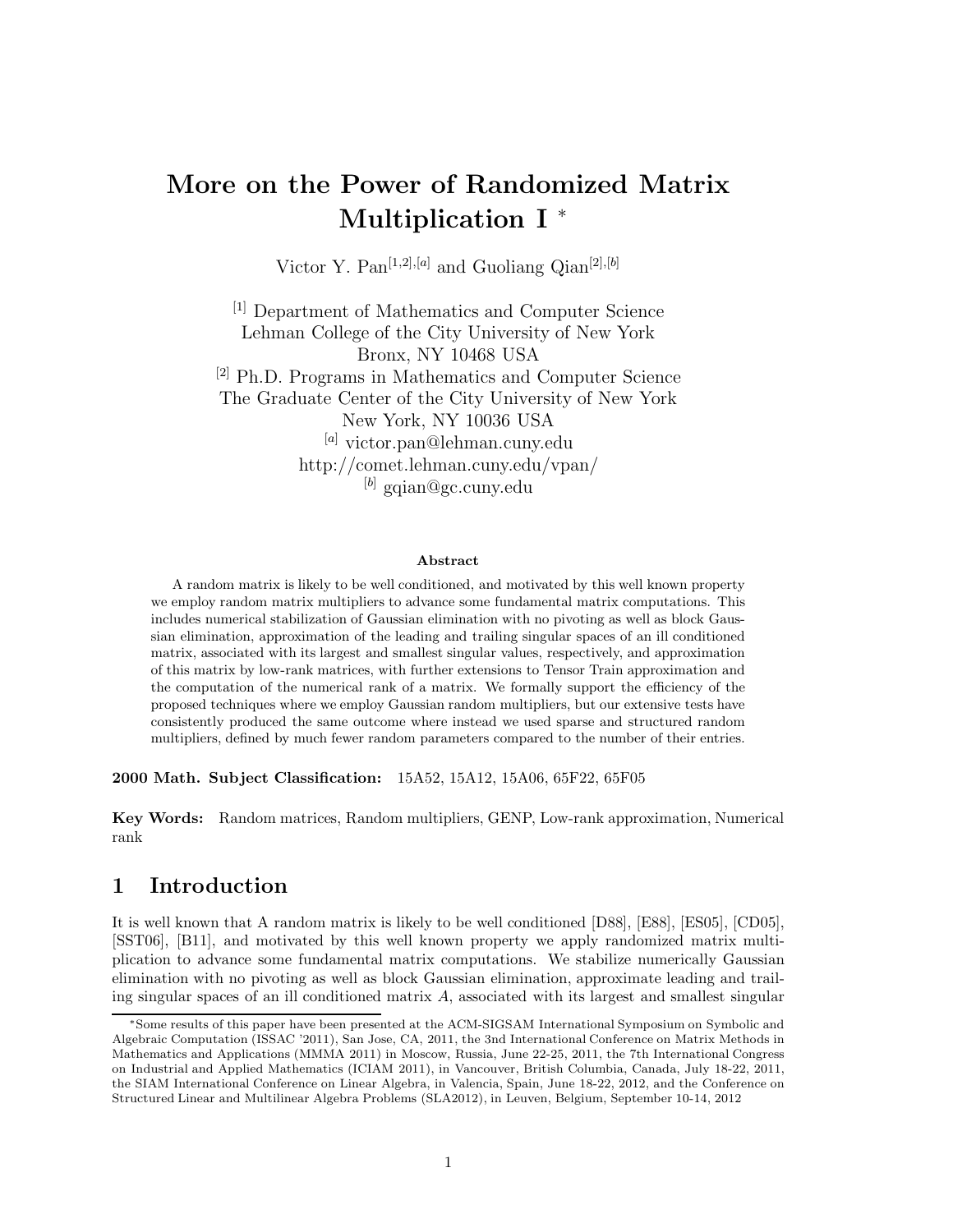values, respectively, approximate this matrix by low-rank matrices, and compute Tensor Train approximation, the numerical rank of a matrix, and an approximation of a matrix by a structured matrix lying nearby. Our numerical tests are in good accordance with our formal study, except that in the tests all algorithms have fully preserved their power even where we dramatically decreased the number of random parameters involved by using sparse and structured multipliers.

#### **1.1 Numerically safe Gaussian elimination with no pivoting**

Hereafter "flop" stands for "arithmetic operation", by saying "expect" and "likely" we mean "with probability 1 or close to 1",  $\sigma_j(A)$  denotes the *j*th largest singular value of an  $n \times n$  matrix *A*, and the ratio  $κ(A) = σ_1(A)/σ_ρ(A)$  for  $ρ = \text{rank}(A)$  denotes its condition number.  $κ(A) = ||A|| ||A^{-1}||$ if  $\rho = n$ , that is if *A* is a nonsingular matrix. If this number is large in context, then the matrix *A* is *ill conditioned*, otherwise *well conditioned*. For matrix inversion and solving linear systems of equations the condition number represents the output magnification of input errors,

$$
\kappa(A) \approx \frac{||\text{OUTPUT ERROR}||}{||\text{NPUT ERROR}||},\tag{1.1}
$$

and backward error analysis implies similar magnification of rounding errors [GL96], [H02], [S98].

To avoid dealing with singular or ill conditioned matrices in Gaussian elimination, one incorporates pivoting, that is row or column interchange. *Gaussian elimination with no pivoting* (hereafter we refer to it as *GENP*) can easily fail in numerical computations with rounding errors, except for the cases where the input matrices are strongly well conditioned, that is where all their leading principal square blocks are nonsingular and well conditioned. In particular diagonally dominant as well as positive definite well conditioned matrices have this property. For such matrices, GENP outperforms Gaussian elimination with pivoting [GL96, page 119]. Random matrices are likely to be strongly well conditioned, but we do not solve random linear systems of equations. We can, however randomize linear systems by applying random multipliers and then can apply GENP. We proposed and tested this approach in [PGMQ, Section 12.2] and [PQZa], and our tests consistently showed its efficiency even where we used just circulant or Householder multipliers filled with integers  $\pm 1$ and where we limited randomization to the choice of the signs  $\pm$  (see our Table 7.1 and [PQZa, Table 2]). Our Corollary 4.1 supports these empirical observations provided that the multipliers are square Gaussian random matrices. Estimation of the condition numbers of structured matrices was stated as a challenge in [SST06]. The paper [PQa] presents some initial advance, but the problem remains largely open.

#### **1.2 Randomized low-rank approximation and beyond**

Our Corollary 4.1, supporting randomized GENP, relies on the probabilistic estimates for the ranks and condition numbers of the products  $\kappa(GA)$  and  $\kappa(AH)$  in terms of  $\kappa(A)$  where *G* and *H* are Gaussian random matrices (see Theorem 4.1). We also apply the same estimates to support randomized algorithms for the approximation of the leading singular spaces of an ill conditioned matrix *A* associated with its largest singular values. This can be immediately extended to the approximation of a matrix having a small numerical rank by low-rank matrices. The algorithm is numerially safe, runs at a low computational cost, and has a great number of highly important applications to matrix computations [HMT11]. We point out its further extensions to the approximation of a matrix by a structured matrix lying nearby and to computing Tensor Train approximation and the numerical rank of a matrix. Then again our formal support of these algorithms relies on using Gaussian random multipliers, but our tests show that random Toeplitz multipliers are as effective. This suggests formal and experimantal study of various other random structured and sparse multipliers that depend on smaller numbers of random parameters. Note the recent success of Tropp [T11] in this direction.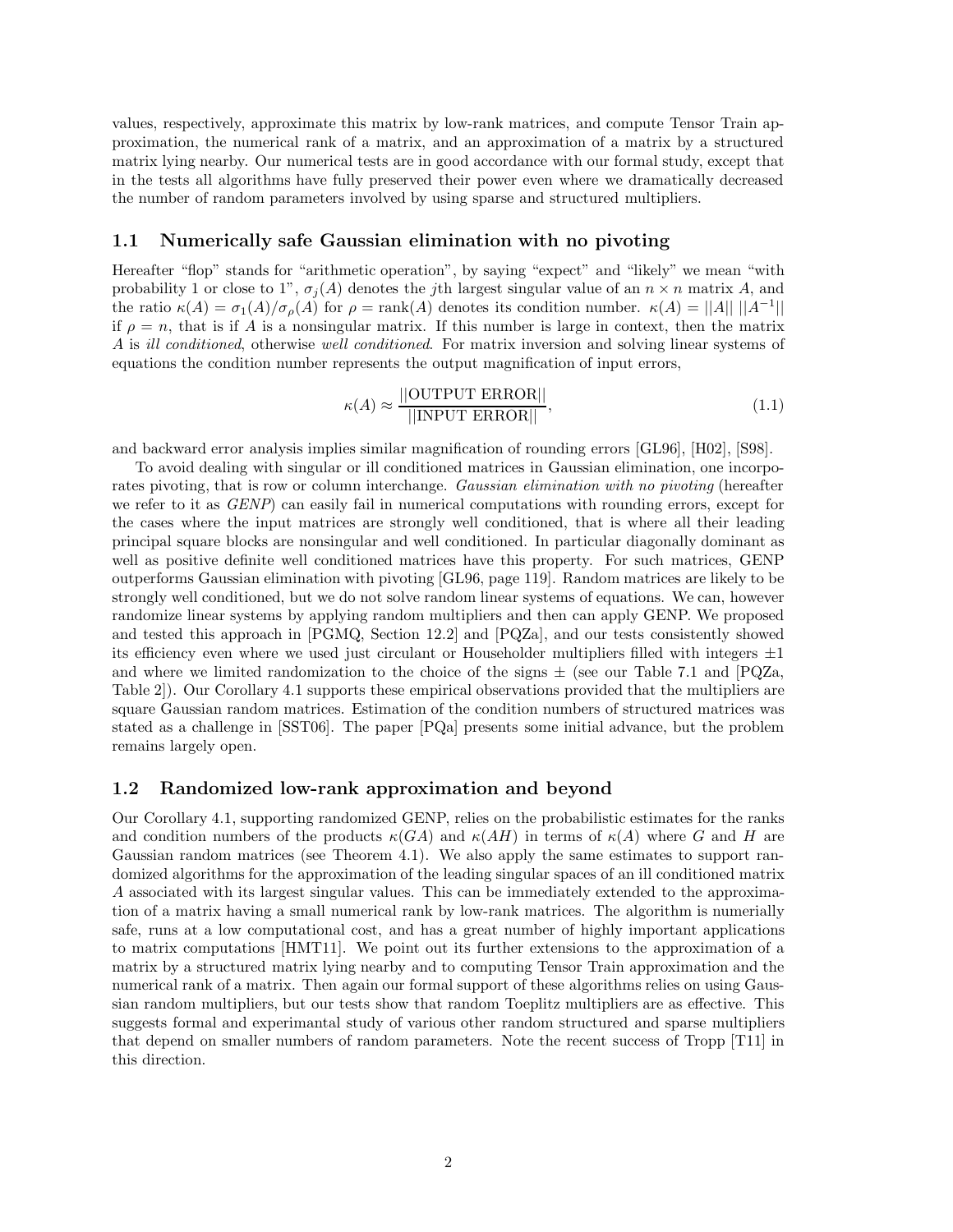#### **1.3 Related work**

Preconditioning of linear systems of equations is a classical subject [A94], [B02], [G97]. Randomized multiplicative preconditioning for numerical stabilization of GENP was proposed in [PGMQ, Section 12.2] and [PQZa], but with no formal support for this approach. On low-rank approximation we refer the reader to the survey [HMT11]. We cite these and other related works throughout the paper and refer to [PQZb, Section 11] on further bibliography. For a natural extension of our present work, one can combine randomized matrix multiplication with randomized augmentation and additive preprocessing of [PGMQ], [PIMR10], [PQ10], [PQ12], [PQZC], [PQZb], [PY09].

#### **1.4 Organization of the paper and selective reading**

In the next section we recall some definitions and basic results. We estimate the condition numbers of Gaussian random matrices in Section 3 and of randomized matrix products in Section 4, where we also comment on numerical stabilization of GENP by means of randomized multilication. In Sections 5 and 6 we apply randomized matrix multiplication to approximate the leading and trailing singular spaces of a matrix having a small numerical rank, approximate this matrix by a low-rank matrix, and point out applications to tensor decomposition and to approximation by structured matrices. In Section 7 we cover numerical tests, which constitute the contribution of the second author. In Appendix A we estimate the probability that a random matrix has full rank under the uniform probability distribution. In Appendix B we compute the numerical rank of a matrix by using randomization but neither pivoting nor orthogonaliztaion.

### **2 Some definitions and basic results**

We assume computations in the field  $\mathbb R$  of real numbers.

Hereafter "flop" stands for "arithmetic operation"; "expect" and "likely" mean "with probability 1 or close to 1" (we do not use the concept of the expected value), and the concepts "large", "small", "near", "closely approximate", "ill conditioned" and "well conditioned" are quantified in the context. Next we recall and extend some customary definitions of matrix computations [GL96], [S98].

#### **2.1 Some basic definitions on matrix computations**

 $\mathbb{R}^{m \times n}$  is the class of real  $m \times n$  matrices  $A = (a_{i,j})_{i,j}^{m,n}$ .

 $(B_1 \mid \ldots \mid B_k) = (B_j)_{j=1}^k$  is a  $1 \times k$  block matrix with blocks  $B_1, \ldots, B_k$ . diag $(B_1, \ldots, B_k)$  $\text{diag}(B_j)_{j=1}^k$  is a  $k \times k$  block diagonal matrix with diagonal blocks  $B_1, \ldots, B_k$ .

 $e_i$  is the *i*th coordinate vector of dimension *n* for  $i = 1, \ldots, n$ . These vectors define the identity matrix  $I_n = (e_1 | \ldots | e_n)$  of size  $n \times n$ .  $O_{k,l}$  is the  $k \times l$  matrix filled with zeros. We write *I* and *O* where the size of a matrix is not important or is defined by context.

*A<sup>T</sup>* is the transpose of a matrix *A*.

#### **2.2 Range, rank, and generic rank profile**

 $\mathcal{R}(A)$  denotes the range of an  $m \times n$  matrix A, that is the linear space  $\{z : z = Ax\}$  generated by its columns. rank $(A) = \dim \mathcal{R}(A)$  denotes its rank.  $A_k^{(k)}$  denotes the leading, that is northwestern  $k \times k$  block submatrix of a matrix *A*. A matrix of a rank  $\rho$  has *generic rank profile* if all its leading  $i \times i$  blocks are nonsingular for  $i = 1, \ldots, \rho$ . If such matrix is nonsingular itself, then it is called *strongly nonsingular*.

**Fact 2.1.** *The set*  $\mathbb{M}$  *of*  $m \times n$  *matrices of rank*  $\rho$  *is an algebraic variety of dimension*  $(m+n-\rho)\rho$ *.* 

*Proof.* Let *M* be an  $m \times n$  matrix of a rank  $\rho$  with a nonsingular leading  $\rho \times \rho$  block  $M_{00}$  and write  $M =$  $\begin{pmatrix} M_{00} & M_{01} \\ M_{10} & M_{11} \end{pmatrix}$ . Then the  $(m - \rho) \times (n - \rho)$  *Schur complement*  $M_{11} - M_{10} M_{00}^{-1} M_{01}$  must vanish, which imposes  $(m - \rho)(n - \rho)$  algebraic equations on the entries of *M*. Similar argument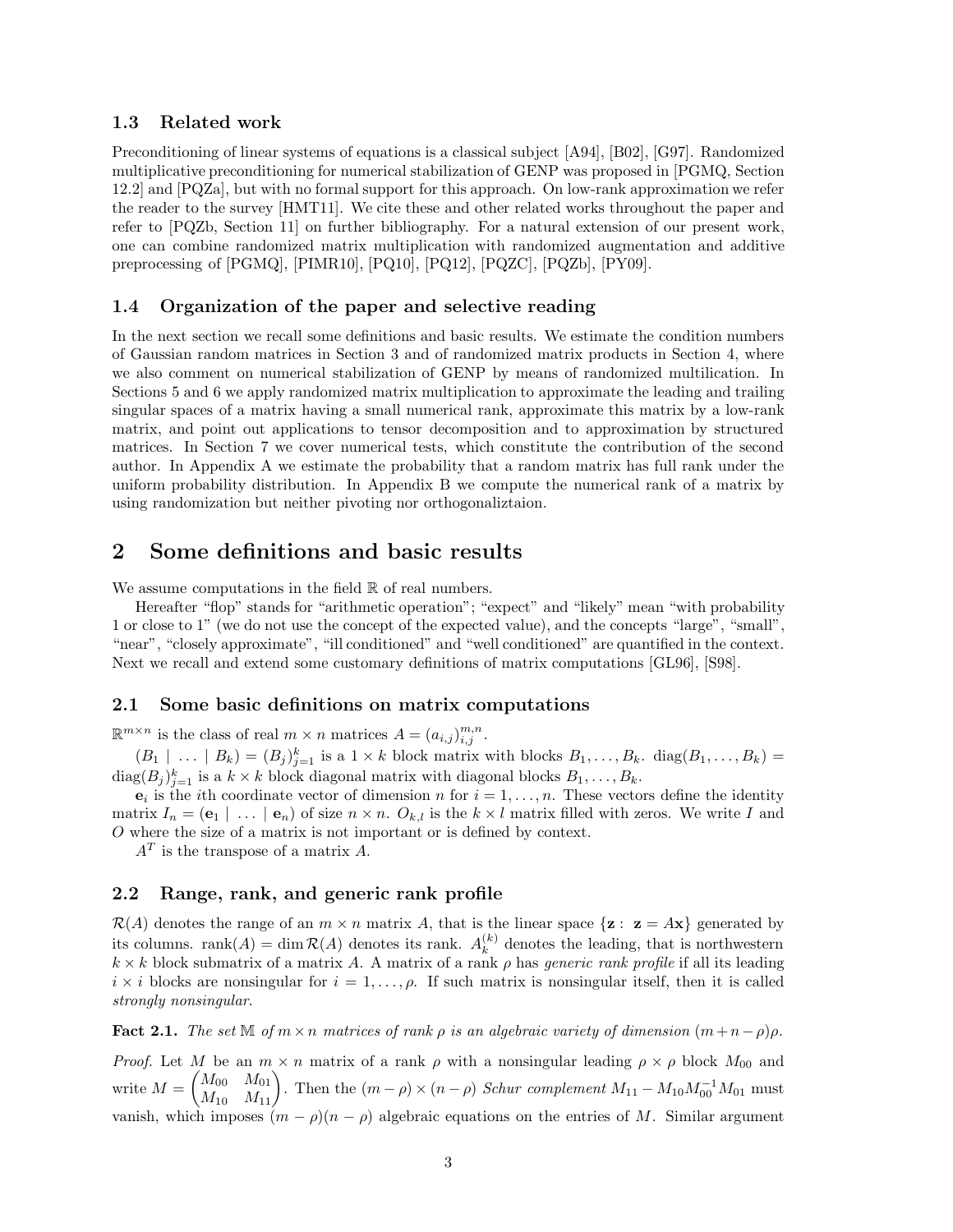can be applied where any  $\rho \times \rho$  submatrix of the matrix *M* (among  $\binom{m}{q}$  $\setminus$  *n* such submatrices) is *ρ ρ* nonsingular. Therefore dim  $M = mn - (m - \rho)(n - \rho) = (m + n - \rho)\rho$ .  $\Box$ 

#### **2.3 Orthogonal, Toeplitz and circulant matrices**

A real matrix *Q* is called *orthogonal* if  $Q^T Q = I$  or  $QQ^T = I$ . In Section 7 we write  $Q(A)$  to denote a unique orthogonal matrix specified by the following result.

**Fact 2.2.** *[GL96, Theorem 5.2.2]. QR factorization A* = *QR of a matrix A having full column rank into the product of an orthogonal matrix*  $Q = Q(A)$  *and an upper triangular matrix*  $R = R(A)$  *is unique provided that the factor R is a square matrix with positive diagonal entries.*

A *Toeplitz*  $m \times n$  matrix  $T_{m,n} = (t_{i-j})_{i,j=1}^{m,n}$  is defined by its first row  $(t_{-h})_{h=0}^{n-1}$  and the subvector  $(t_h)_{h=1}^{n-1}$  of its first column vector. Circulant matrices are the subclass of Toeplitz matrices where  $t_q = t_h$  if  $|g - h| = n$ .

**Theorem 2.1.**  $O((m+n) \log(m+n))$  *flops suffice to multiply an*  $m \times n$  *Toeplitz matrix by a vector.* 

#### **2.4 Norms, SVD, generalized inverse, and singular spaces**

 $||A||_h$  is the *h*-norm and  $||A||_F = \sqrt{\sum_{i,j=1}^{m,n} |a_{i,j}|^2}$  is the Frobenius norm of a matrix  $A = (a_{i,j})_{i,j=1}^{m,n}$ . We write  $||A|| = ||A||_2$  and  $||\mathbf{v}|| = \sqrt{\mathbf{v}^T \mathbf{v}} = ||\mathbf{v}||_2$  and recall from [GL96, Section 2.3.2 and Corollary 2.3.2] that  $\max_{i,j=1}^{m,n} |a_{i,j}| \leq ||A|| = ||A^T|| \leq \sqrt{mn} \max_{i,j=1}^{m,n} |a_{i,j}|,$ 

$$
\frac{1}{\sqrt{m}}||A||_1 \le ||A|| \le \sqrt{n}||A||_1, \quad ||A||_1 = ||A^T||_{\infty}, \quad ||A||^2 \le ||A||_1 ||A||_{\infty}, \tag{2.1}
$$

$$
||A|| \le ||A||_F \le \sqrt{n} \, ||A||,\tag{2.2}
$$

$$
||AB||_h \le ||A||_h ||B||_h \text{ for } h = 1, 2, \infty \text{ and any matrix product } AB.
$$
 (2.3)

Define an *SVD* or *full SVD* of an  $m \times n$  matrix *A* of a rank  $\rho$  as follows,

$$
A = S_A \Sigma_A T_A^T. \tag{2.4}
$$

Here  $S_A S_A^T = S_A^T S_A = I_m$ ,  $T_A T_A^T = T_A^T T_A = I_n$ ,  $\Sigma_A = \text{diag}(\widehat{\Sigma}_A, O_{m-\rho,n-\rho}),$   $\widehat{\Sigma}_A = \text{diag}(\sigma_j(A))_{j=1}^{\rho}$ ,  $\sigma_j = \sigma_j(A) = \sigma_j(A^T)$  is the *j*th largest singular value of a matrix *A* for  $j = 1, \ldots, \rho$ , and we write  $\sigma_j = 0$  for  $j > \rho$ . These values have the minimax property

$$
\sigma_j = \max_{\dim(\mathbb{S}) = j} \min_{\mathbf{x} \in \mathbb{S}, \ |\mathbf{x}\| = 1} \ |\|A\mathbf{x}\|, \ j = 1, \dots, \rho,
$$
\n(2.5)

where S denotes linear spaces [GL96, Theorem 8.6.1]. Consequently  $\sigma_{\rho} > 0$ ,  $\sigma_1 = \max_{\vert \vert \mathbf{x} \vert \vert = 1} \vert \vert A \mathbf{x} \vert \vert =$ ||*A*||.

**Fact 2.3.** *If*  $A_0$  *is a submatrix of a matrix*  $A$ *, then*  $\sigma_j(A) \geq \sigma_j(A_0)$  *for all j.* 

*Proof.* [GL96, Corollary 8.6.3] implies the claimed bound where *A*<sup>0</sup> is any block of columns of the matrix *A*. Transposition of a matrix and permutations of its rows and columns do not change singular values, and thus we can extend the bounds to all submatrices *A*0. 口

 $A^+ = T_A \operatorname{diag}(\hat{\Sigma}_A^{-1}, O_{n-\rho,m-\rho}) S_A^T$  is the Moore–Penrose pseudo-inverse of the matrix *A* of (2.4), and

$$
||A^{+}|| = 1/\sigma_{\rho}(A)
$$
\n(2.6)

for a matrix *A* of a rank  $\rho$ .  $A^{+T}$  stands for  $(A^{+})^{T} = (A^{T})^{+}$ , and  $A^{-T}$  stands for  $(A^{-1})^{T} = (A^{T})^{-1}$ .

In Sections 5–6 we use the following definitions. For every integer *k* in the range  $1 \leq k < \text{rank}(A)$ define the partition  $S_A = (S_{k,A} | S_{A,m-k})$  and  $T_A = (T_{k,A} | T_{A,n-k})$  where the submatrices  $S_{k,A}$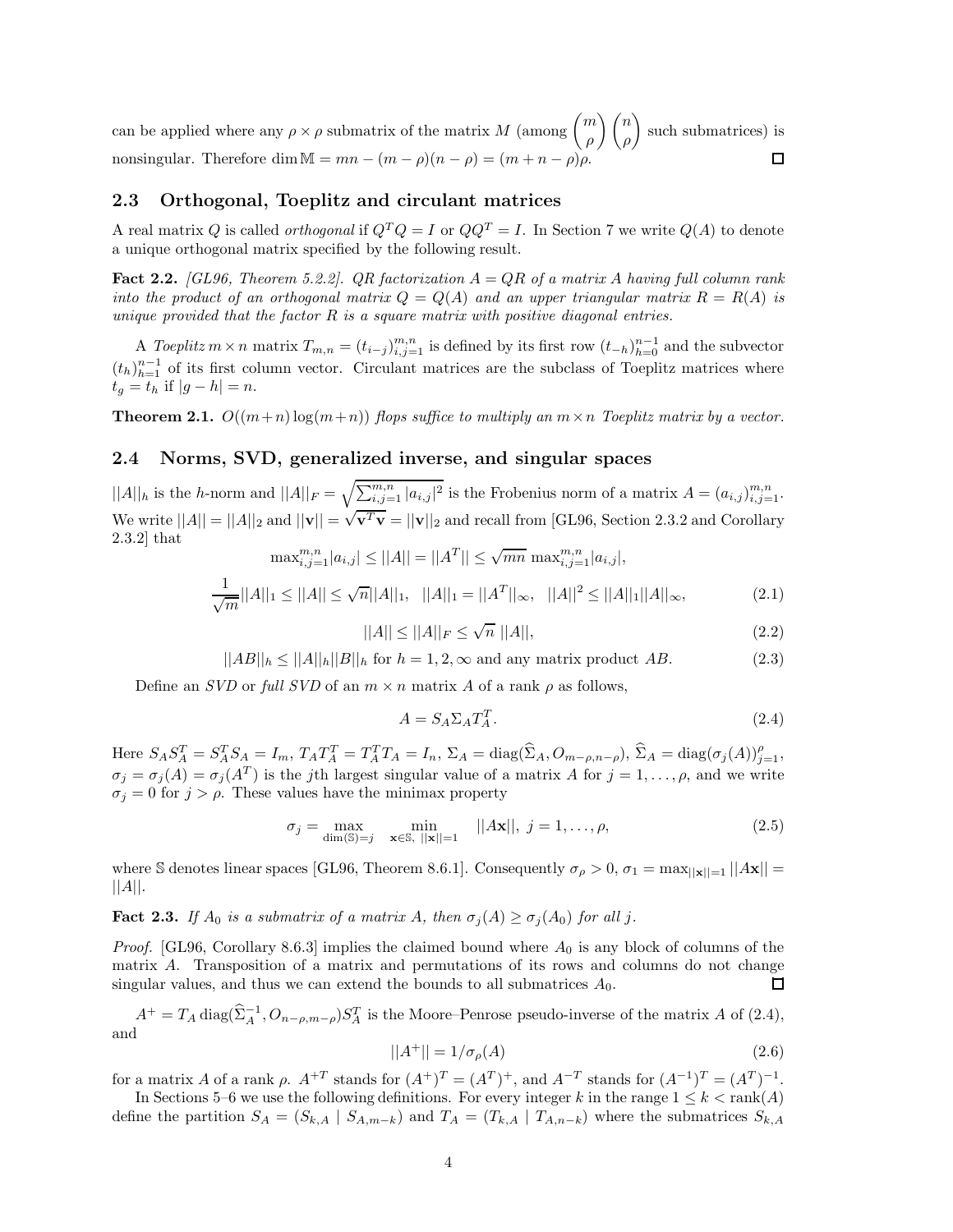and  $T_{k,A}$  are formed by the first *k* columns of the matrices  $S_A$  and  $T_A$ , respectively. Write  $\Sigma_{k,A}$  $diag(\sigma_j(A))_{j=1}^k$ ,  $\mathbb{S}_{k,A} = \mathcal{R}(S_{k,A})$  and  $\mathbb{T}_{k,A} = \mathcal{R}(T_{k,A})$ . If  $\sigma_k > \sigma_{k+1}$ , then  $\mathbb{S}_{k,A}$  and  $\mathbb{T}_{k,A}$  are the left and right *leading singular spaces*, respectively, associated with the *k* largest singular values of the matrix *A*, whereas their orthogonal complements  $\mathcal{S}_{A,m-k} = \mathcal{R}(S_{A,m-k})$  and  $\mathbb{T}_{A,n-k} = \mathcal{R}(T_{A,n-k})$ are the left and right *trailing singular spaces*, respectively, associated with the other singular values of *A*. The pairs of subscripts  $\{k, A\}$  versus  $\{A, m - k\}$  and  $\{A, n - k\}$  mark the leading versus trailing singular spaces. The left singular spaces of *A* are the right singular spaces of *A<sup>T</sup>* and vice versa. All matrix bases for the singular spaces  $\mathbb{S}_{k,A}$  and  $\mathbb{T}_{k,A}$  are given by matrices  $S_{k,A}X$  and  $T_{k,A}Y$ , respectively, for nonsingular  $k \times k$  matrices *X* and *Y*. Orthogonal matrices *X* and *Y* define orthogonal matrix bases for these spaces. *B* is an *approximate matrix basis* for a space S within a relative error norm bound  $\tau$  if there exists a matrix *E* such that  $B + E$  is a matrix basis for this space S and if  $||E|| \leq \tau ||B||$ .

#### **2.5 Condition number, numerical rank and generic conditioning profile**

 $\kappa(A) = \frac{\sigma_1(A)}{\sigma_\rho(A)} = ||A|| \, ||A^+||$  is the condition number of an  $m \times n$  matrix *A* of a rank  $\rho$ . Such matrix is *ill conditioned* if  $\sigma_1(A) \gg \sigma_\rho(A)$  and is *well conditioned* otherwise. See [D83], [GL96, Sections 2.3.2, 2.3.3, 3.5.4, 12.5], [H02, Chapter 15], [KL94], [S98, Section 5.3], on the estimation of matrix norms and condition numbers.

An  $m \times n$  matrix *A* has *numerical rank*, denoted nrank(*A*) and not exceeding rank(*A*), if the ratios  $\sigma_j(A)/||A||$  are small for  $j > \text{nrank}(A)$  but not for  $j \leq \text{nrank}(A)$ .

**Remark 2.1.** *One can specify the adjective "small" above as "smaller than a fixed positive toler*ance". The choice of the tolerance can be a challenge, e.g., for the matrix diag(1.1<sup>-*j*)999</sup><sub>j=0</sub>.

If a well conditioned  $m \times n$  matrix *A* has a rank  $\rho < l = \min\{m, n\}$ , then almost all its close neighbours have full rank *l* (see Section 3.2), and all of them have numerical rank *ρ*. Conversely, suppose a matrix *A* has a positive numerical rank  $\rho = \text{nrank}(A)$  and *truncate its SVD* by setting to 0 all its singular values, except for the  $\rho$  largest ones. Then the resulting matrix  $A - E$  is well conditioned and has rank  $\rho$  and  $||E|| = \sigma_{\rho+1}(A)$ , and so  $A - E$  is a rank- $\rho$  approximation to the matrix *A* within the error norm bound  $\sigma_{\rho+1}(A)$ . At a lower computational cost we can obtain rank- $\rho$ approximations of the matrix *A* from its rank-revealing factorizations [GE96], [HP92], [P00a], and we further decrease the computational cost by applying randomized algorithms in Section 5.

An  $m \times n$  matrix has *generic conditioning profile* (cf. the end of Section 2.2) if it has a numerical rank  $\rho$  and if its leading  $i \times i$  blocks are nonsingular and well conditioned for  $i = 1, \ldots, \rho$ . If such matrix has full rank (that is if  $\rho = \min\{m, n\}$ ) and if it is well conditioned itself, then we call it *strongly well conditioned*. The following theorem shows that GENP and block Gaussian elimination applied to a strongly well conditioned matrix are numerically safe.

**Theorem 2.2.** *Cf. [PQZa, Theorem 5.1]. Assume GENP or block Gaussian elimination applied to an*  $n \times n$  *matrix A and* write  $N = ||A||$  *and*  $N = \max_{j=1}^{n} ||(A_j^{(j)})^{-1}||$ *. Then the absolute values of all pivot elements of GENP and the norms of all pivot blocks of block Gaussian elimination do not exceed*  $N + N - N^2$ , whereas the absolute values of the reciprocals of these elements and the norms of *the inverses of the blocks do not exceed N*−*.*

## **3 Ranks and conditioning of Gaussian random matrices**

#### **3.1 Random variables and Gaussian random matrices**

**Definition 3.1.**  $F_\gamma(y) =$  *Probability*{ $\gamma \leq y$ } *(for a real random variable*  $\gamma$ *) is the* cumulative distribution function (cdf) of  $\gamma$  evaluated at y.  $F_{g(\mu,\sigma)}(y) = \frac{1}{\sigma\sqrt{2\pi}} \int_{-\infty}^{y} \exp(-\frac{(x-\mu)^2}{2\sigma^2}) dx$  for a Gaussian *random variable*  $g(\mu, \sigma)$  *with a mean*  $\mu$  *and a positive variance*  $\sigma^2$ *, and so* 

$$
\mu - 4\sigma \le y \le \mu + 4\sigma \text{ with a probability near 1.} \tag{3.1}
$$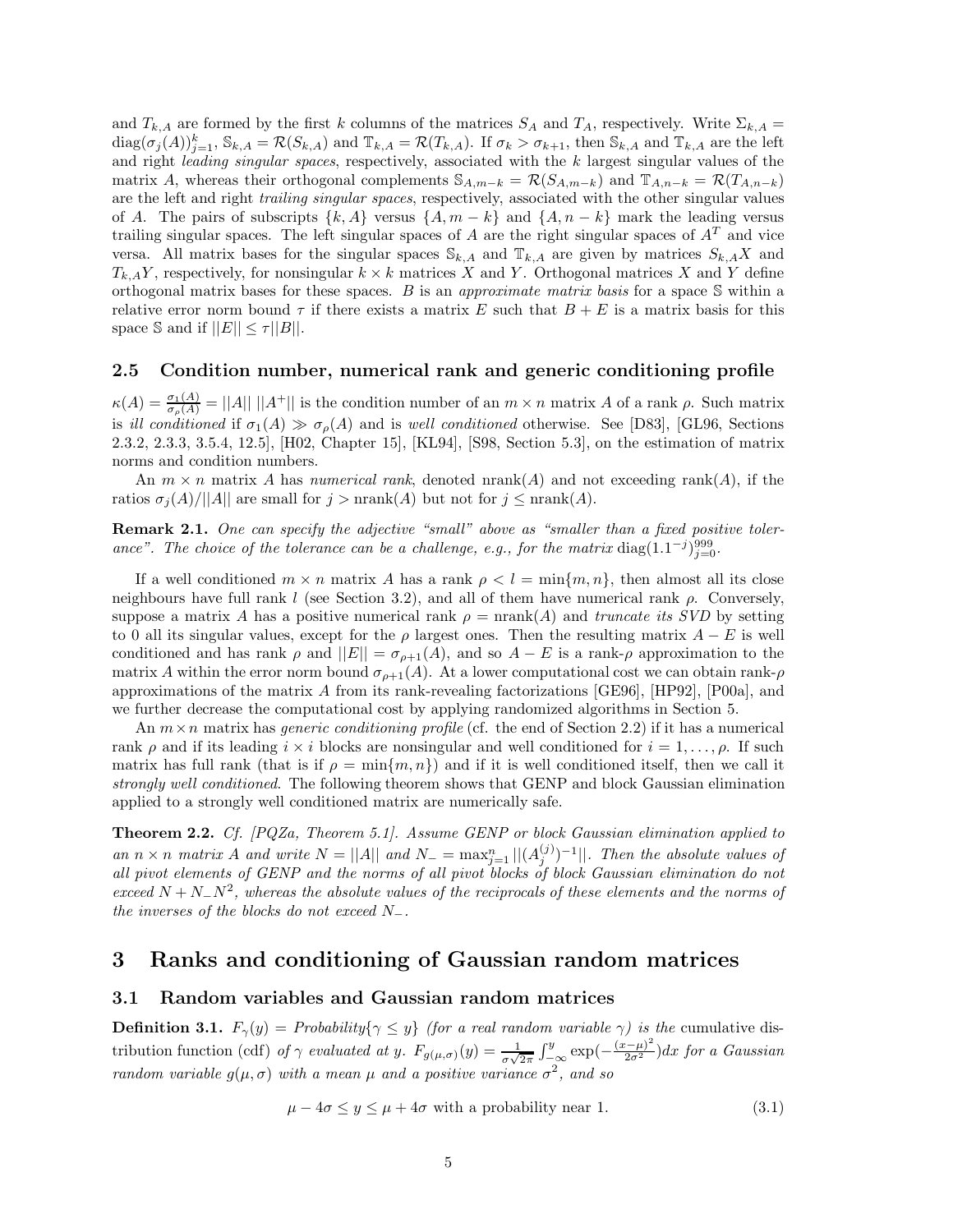**Definition 3.2.** *A matrix (or a vector) is a* Gaussian random matrix (or vector) *with a mean*  $\mu$ and a positive variance  $\sigma^2$  if it is filled with independent identically distributed Gaussian random *variables, all having the mean*  $\mu$  *and variance*  $\sigma^2$ *.*  $\mathcal{G}_{\mu,\sigma}^{m\times n}$  *is the set of such Gaussian random*  $m \times n$ *matrices, which are* standard *for*  $\mu = 0$  *and*  $\sigma^2 = 1$ *. By restricting this set to*  $m \times n$  *Toeplitz matrices where only the*  $m + n - 1$  *entries of the first row and column are independent we obtain the set of*  $\mathcal{T}_{\mu,\sigma}^{m\times n}$  Gaussian random Toeplitz *matrices . Likewise we obtain the set*  $\mathcal{Z}_{\mu,\sigma}^{n\times n}$  *of* Gaussian random circulant matrices*, where only n entries of the first row are independent.*

#### **3.2 Nondegeneration of Gaussian random matrices**

The total degree of a multivariate monomial is the sum of its degrees in all its variables. The total degree of a polynomial is the maximal total degree of its monomials.

**Lemma 3.1.** *[DL78], [S80], [Z79]. For a set* ∆ *of a cardinality* |∆| *in any fixed ring let a polynomial in m variables have a total degree d and let it not vanish identically on this set. Then the polynomial vanishes in at most*  $d|\Delta|^{m-1}$  *points.* 

We assume that Gaussian random variables range over infinite sets  $\Delta$ , usually over the real line or its interval. Then the lemma implies that a nonzero polynomial vanishes with probability 0. Consequently a Gaussian random general, Toeplitz or circulant matrix has generic rank profile with probability 1 because the determinant of any its block is a polynomials in the entries. Likewise Gaussian random general, Toeplitz and circulant matrices have generic rank profile with probability 1. Hereafter, wherever this causes no confusion, we assume by default that *Gaussian random general, Toeplitz and circulant matrices have generic rank profile.* This property can be readily extended to the products and various functions of general, sparse and structured Gaussian random matrices. Similar properties hold with probability near 1 where the random variables are sampled under the uniform probability distribution from a finite set of a large cardinality (see the Appendix).

#### **3.3 Extremal singular values of Gaussian random matrices**

Besides having full rank with probability 1, Gaussian random matrices in Definition 3.2 are likely to be well conditioned [D88], [E88], [ES05], [CD05], [B11], and even the sum  $M + A$  for  $M \in \mathbb{R}^{m \times n}$ and  $A \in \mathcal{G}_{\mu,\sigma}^{m \times n}$  is likely to be well conditioned unless the ratio  $\sigma/||M||$  is small or large [SST06].

The following theorem states an upper bound proportional to *y* on the cdf  $F_{1/||A^+||}(y)$ , that is on the probability that the smallest positive singular value  $1/||A^+|| = \sigma_l(A)$  of a Gaussian random matrix *A* is less than a nonnegative scalar *y* (cf.  $(2.6)$ ) and consequently on the probability that the norm  $||A^+||$  exceeds a positive scalar *x*. The stated bound still holds if we replace the matrix *A* by *A*−*B* for any fixed matrix *B*, and for  $B = O_{m,n}$  the bounds can be strengthened by a factor  $y^{|m-n|}$ [ES05], [CD05].

**Theorem 3.1.** Suppose  $A \in \mathcal{G}_{\mu,\sigma}^{m \times n}$ ,  $B \in \mathbb{R}^{m \times n}$ ,  $l = \min\{m,n\}$ ,  $x > 0$ , and  $y \ge 0$ . Then  $F_{\sigma_l(A-B)}(y) \le 2.35 \sqrt{l}y/\sigma$ , that is Probability $\{||(A-B)^+|| \ge 2.35x\sqrt{l}/\sigma\} \le 1/x$ .  $l/\sigma\} \leq 1/x$ *.* 

*Proof.* For  $m = n$  this is [SST06, Theorem 3.3]. Apply Fact 2.3 to extend it to any pair  $\{m, n\}$ .  $\Box$ 

The following two theorems supply lower bounds  $F_{\vert A \vert \vert}(z)$  and  $F_{\kappa(A)}(y)$  on the probabilities that  $||A|| \leq z$  and  $\kappa(A) \leq y$  for two scalars y and z, respectively, and a Gaussian random matrix A. We do not use the second theorem, but state it for the sake of completeness and only for square  $n \times n$ matrices *A*. The theorems imply that the functions  $1 - F_{||A||}(z)$  and  $1 - F_{\kappa(A)}(y)$  decay as  $z \to \infty$ and  $y \to \infty$ , respectively, and that the decays are exponential in  $-z^2$  and proportional to  $\sqrt{\log y}/y$ , respectively. For small values  $y\sigma$  and a fixed *n* the lower bound of Theorem 3.3 becomes negative, in which case the theorem becomes trivial. Unlike Theorem 3.1, in both theorems we assume that  $\mu = 0.$ 

**Theorem 3.2.** *[DS01, Theorem II.7]. Suppose*  $A \in \mathcal{G}_{0,\sigma}^{m \times n}$ ,  $h = \max\{m,n\}$  and  $z \geq 2\sigma\sqrt{2}$ *h prem II.7]. Suppose*  $A \in \mathcal{G}_{0,\sigma}^{m \times n}$ ,  $h = \max\{m, n\}$  and  $z \geq 2\sigma\sqrt{h}$ *. Then*  $F_{\vert\vert A\vert\vert}(z) \geq 1 - \exp(-(z - 2\sigma\sqrt{h})^2/(2\sigma^2))$ *, and so the norm*  $\vert\vert A\vert\vert$  *is likely to have order*  $\sigma\sqrt{h}$ *.*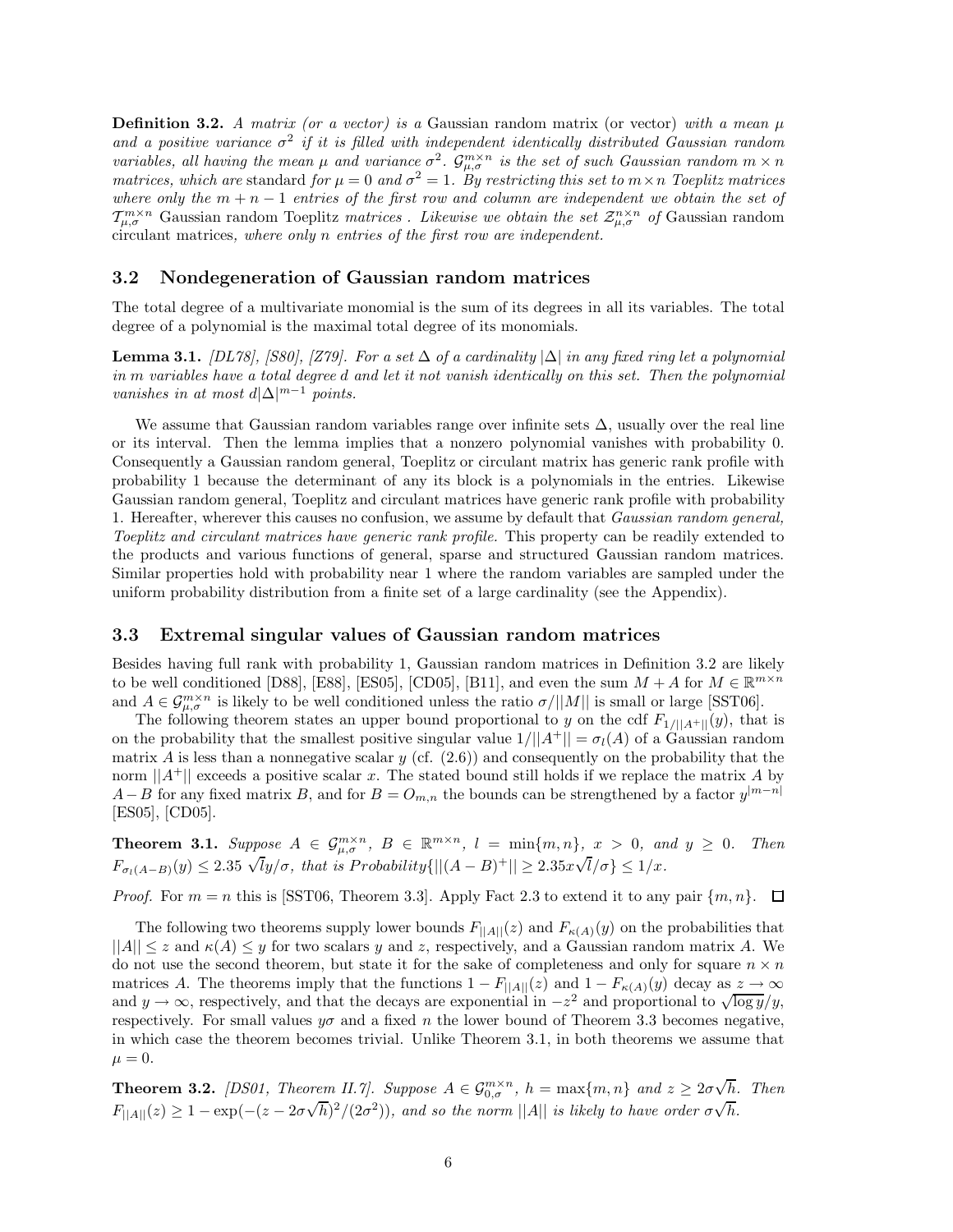**Theorem 3.3.** *[SST06, Theorem 3.1]. Suppose*  $0 < \sigma \leq 1$ ,  $y \geq 1$ ,  $A \in \mathcal{G}_{0,\sigma}^{n \times n}$ . Then the matrix A *has full rank with probability* 1 *and*  $F_{\kappa(A)}(y) \geq 1 - (14.1 + 4.7\sqrt{(2 \ln y)/n})n/(y\sigma)$ .

*Proof.* See [SST06, the proof of Lemma 3.2].

# **4 Condition numbers of randomized matrix products and generic preconditioning**

Next we deduce probabilistic lower bounds on the smallest singular values of the products of fixed and random matrices. We begin with three lemmas. The first of them is obvious, the second easily follows from minimax property (2.5).

**Lemma 4.1.**  $\sigma_i(SM) = \sigma_i(MT) = \sigma_i(M)$  for all *j* if *S* and *T* are square orthogonal matrices.

**Lemma 4.2.** Suppose  $\Sigma = \text{diag}(\sigma_i)_{i=1}^n$ ,  $\sigma_1 \ge \sigma_2 \ge \cdots \ge \sigma_n$ ,  $G \in \mathbb{R}^{r \times n}$ ,  $H \in \mathbb{R}^{n \times r}$ . Then  $\sigma_j(G\Sigma) \geq \sigma_j(G)\sigma_n$ ,  $\sigma_j(\Sigma H) \geq \sigma_j(H)\sigma_n$  for all j. If also  $\sigma_n > 0$ , then rank $(G\Sigma) = \text{rank}(G)$ ,  $rank(\Sigma H) = rank(H)$ .

**Lemma 4.3.** [SST06, Proposition 2.2]. Suppose  $H \in \mathcal{G}_{\mu,\sigma}^{m \times n}$ ,  $SS^T = S^T S = I_m$ ,  $TT^T = T^T T = I_n$ . *Then*  $SH \in \mathcal{G}_{\mu,\sigma}^{m \times n}$  *and*  $HT \in \mathcal{G}_{\mu,\sigma}^{m \times n}$ .

The following theorem implies that multiplication by standard Gaussian random matrix is unlikely to decrease the smallest positive singular value of a matrix dramatically, even though  $UV = Q$ for some pairs of rectangular orthogonal matrices *U* and *V* .

**Theorem 4.1.** Suppose  $G' \in \mathcal{G}_{\mu,\sigma}^{r \times m}$ ,  $H' \in \mathcal{G}_{\mu,\sigma}^{n \times r}$ ,  $M \in \mathbb{R}^{m \times n}$ ,  $G = G' + U$ ,  $H = H' + V$  for some matrices U and V,  $r(M) = \text{rank}(M)$ ,  $x > 0$  and  $y \ge 0$ . Then  $F_{1/||(GM)^+||}(y) \le F(y, M, \sigma)$ and  $F_{1/||(MH)+||(y)} \leq F(y, M, \sigma)$  for  $F(y, M, \sigma) = 2.35y\sqrt{\tilde{r}}||M^+||/\sigma$  and  $\hat{r} = \min\{r, r(M)\}\$ , that is  $Probability(||P^+|| \geq 2.35 \times \sqrt{\hat{r}}||M^+||/\sigma \} \leq 1/x$  *for*  $P = GM$  *and*  $P = MH$ *.* 

*Proof.* With probability 1, the matrix *MH* has rank  $\hat{r}$  because  $H \in \mathcal{G}_{\mu,\sigma}^{n \times r}$ . So (cf. (2.6))

$$
F_{1/||(MH)^+||}(y) = F_{\sigma_{\hat{r}}(MH)}(y). \tag{4.1}
$$

Let  $M = S_M \Sigma_M T_M^T$  be full SVD where  $\Sigma_M = \text{diag}(\hat{\Sigma}_M, O) = \Sigma_M \text{diag}(I_{r(M)}, O)$  and  $\hat{\Sigma}_M =$  $\text{diag}(\sigma_j(M))_{j=1}^{r(M)}$  is a nonsingular diagonal matrix. We have  $MH = S_M \Sigma_M T_M^T H$ , and so  $\sigma_j(MH) =$  $\sigma_j(\Sigma_M T_M^T H)$  for all *j* by virtue of Lemma 4.1, because  $S_M$  is a square orthogonal matrix. Write  $H_{r(M)} = (I_{r(M)} \mid O)T_M^TH$  and observe that  $\sigma_j(\Sigma_M T_M^TH) = \sigma_j(\widehat{\Sigma}_M H_{r(M)})$  and consequently

$$
\sigma_j(MH) = \sigma_j(\widehat{\Sigma}_M H_{r(M)}) \text{ for all } j.
$$
\n(4.2)

Combine equation (4.2) for  $j = \hat{r}$  with Lemma 4.2 for the pair  $(\Sigma, H)$  replaced by  $(\Sigma_M, H_r(M))$ and obtain that  $\sigma_{\widehat{r}}(MH) \geq \sigma_{r(M)}(M)\sigma_{\widehat{r}}(H_{r(M)}) = \sigma_{\widehat{r}}(H_{r(M)})/||M^+||$ . We have  $T^T_{M}H' \in \mathcal{G}_{\mu,\sigma}^{n \times r}$  by virtue of Lemma 4.3, because  $T_M$  is a square orthogonal matrix; consequently  $H_{r(M)} = H'_{r(M)} + B$ for  $H'_{r(M)} \in \mathcal{G}_{\mu,\sigma}^{r(M)\times r}$  and some matrix *B*. Therefore we can apply Theorem 3.1 for  $A = H'_{r(M)}$ and obtain the bound of Theorem 4.1 on  $F_{1/}||(MH)^+||(y)$ . One can similarly deduce the bound on *F*<sub>1</sub>/||(*GM*)+||(*y*) or can just apply the above bound on  $F_{1/||(MH)+||}(y)$  for  $H = G^T$  and *M* replaced by  $M^T$  and then recall that  $(M^T G^T)^T = GM$ . by  $\overline{M}^T$  and then recall that  $(M^T G^T)^T = GM$ .

By combining  $(2.3)$  with Theorems 3.2 (for  $B = O$ ) and 4.1 we can probabilistically bound the condition numbers of randomized products *GM* and *MH*. The following corollary extends the bound of Theorem 4.1 for a randomized matrix product to the bounds for its blocks.

 $\Box$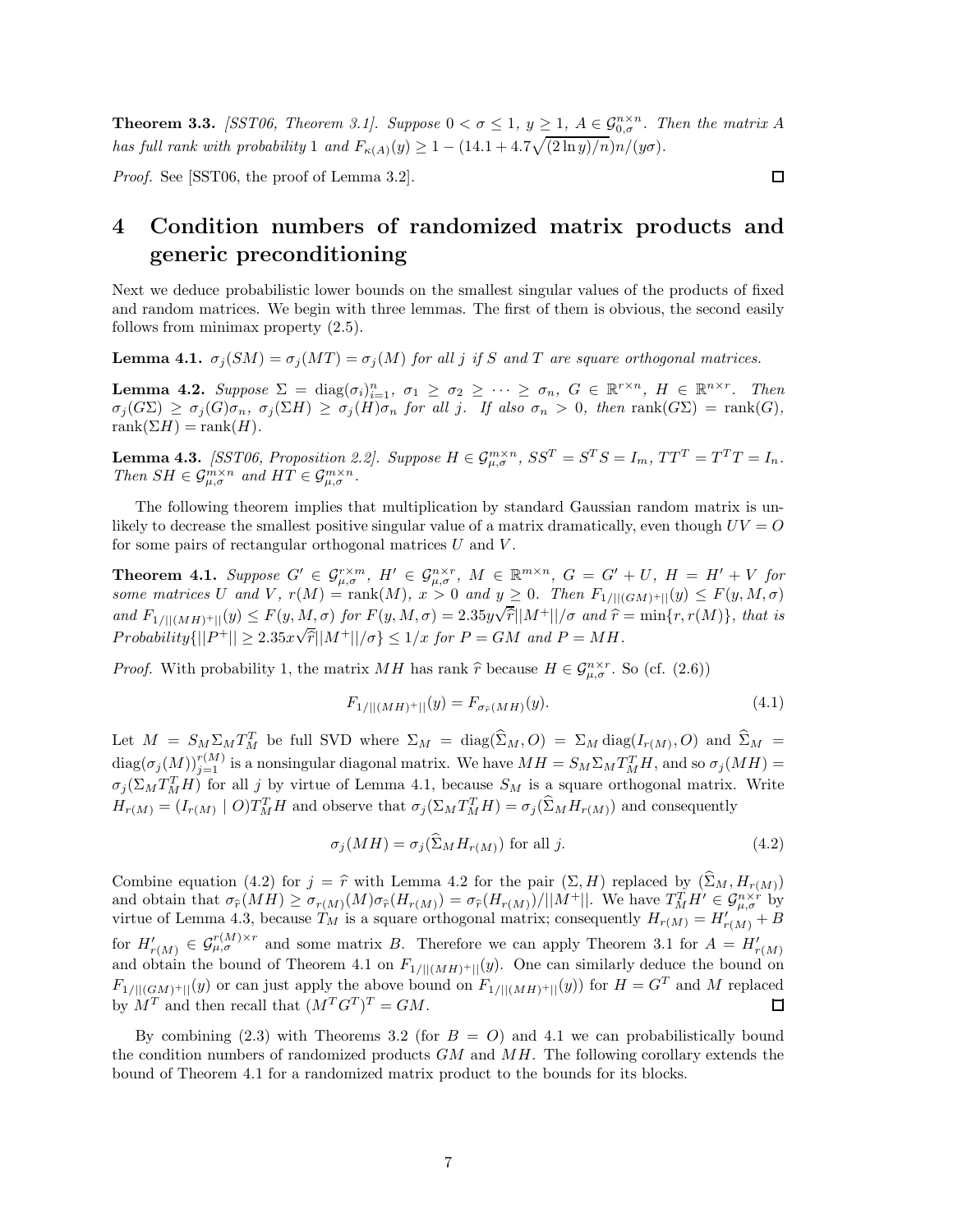**Corollary 4.1.** Suppose j, k, m, n, q and s are integers,  $1 \le j \le q$ ,  $1 \le k \le s$ ,  $M \in \mathbb{R}^{m \times n}$ ,  $\sigma > 0, G \in \mathcal{G}_{\mu,\sigma}^{q \times m}, H \in \mathcal{G}_{\mu,\sigma}^{n \times s}, \text{ rank}(M_j) = j \text{ for } M_j = M \left( \overline{I_j} \right)$ ,  $\text{rank}(M^{(k)}) = k \text{ for } M^{(k)} = \sigma$  $(I_k \mid O_{k,m-k}$  $)$ *M, and*  $y \geq 0$ *. Then (i) with probability* 1 *the matrix GM (resp. MH)* has full rank  $\langle T_k | O_{k,m-k} \rangle M$ , and  $y \ge 0$ . Then (i) with providently 1 the matrix  $GM$  (resp. MTI) has full rank<br>if  $\text{rank}(M) \ge q$  (resp. if  $\text{rank}(M) \ge s$ ). Furthermore (ii)  $F_{1/||((GM)_j^{(j)})^+||}(y) \le 2.35y\sqrt{j}||M_j^+||/\sigma$  if  $\text{rank}(M) \geq j$ ,  $F_{1/||((MH)_k^{(k)})^+||}(y) \leq 2.35y\sqrt{k}||(M^{(k)})^+||/\sigma \text{ if } \text{rank}(M) \geq k$ . *Proof.* We immediately verify part (i) by applying the techniques of Section 3.2. To prove part (ii)

apply Theorem 4.1 replacing *G* by  $(I_j \mid O_{j,q-j})$ *G* and replacing *M* by *M*  $\left(\begin{matrix} I_j \\ O_{n-j,j} \end{matrix}\right)$ . For every *k* apply Theorem 4.1 replacing *M* by  $(I_k \mid O_{k,m-k})M$  and replacing *H* by *H*  $\left(\overrightarrow{O}_{s-k,k}\right).$ 

Corollary 4.1 can be immediately extended to any block of the matrices *GM* and *MH*, but we single out the leading blocks because applications of GENP and block Gaussian elimination are numerically safe where these blocks are nonsingular and well conditioned. We have empirical evidence that such applications are numerically safe even where we use circulant multipliers *G* and *H* filled with  $\pm 1$  and where randomization is restricted to choosing the signs  $\pm$  (see Tables 7.1 and 7.3). The paper [T11] provides some formal support for using some other structured randomized multipliers.

# **5 Approximate bases for singular spaces, low-rank approximation, and the computation of numerical rank**

### **5.1 Randomized low-rank approximation: an outline and an extension to approximation by structured matrices**

Supppose we seek a rank-*ρ* approximation to a matrix *A* that has a numerical rank *ρ*. We can solve this problem by computing the SVD of the matrix *A* or its rank-revealing factorization [GE96], [HP92], [P00a], but in this section we cover alternative numerically stable and noncostly solutions based on randomized matrix multiplication. As by-product we obtain approximate matrix bases for the left or right leading singular space  $\mathbb{T}_{\rho,A}$  and  $\mathbb{S}_{\rho,A}$ .

Let us supply further details. Our next theorem expresses a rank- $\rho$  approximation to a matrix *A* through a matrix basis for any of the two leading singular spaces  $\mathbb{T}_{\rho,A}$  any  $\mathbb{S}_{\rho,A}$ . Theorem 5.2 of Section 5.3 supports randomized computation of such an approximate basis for the space  $\mathbb{T}_{\rho,A}$ from the product  $A^T G$  for  $G \in \mathcal{G}_{0,1}^{m \times \rho_+}$ . The paper [T11] formally supports this algorithm for a special class of random structured multipliers *G*, and our tests consistently show such support where  $G \in \mathcal{T}_{0,1}^{m \times \rho_+}$  (see Tables 7.2 and 7.3). We conjecture that the same is true for various other classes of sparse and structured multipliers *G*, defined by much fewer random parameters compared to the number of the entries. We specify a low-rank approximation algorithm in Section 5.4, which has important applications to matrix computations, many listed in [HMT11]. For a natural extension assume a matrix *W* having a possibly unknown numerical displacement rank *d*, that is lying near some matrices with a displacement rank *d* (see the definitions in [KKM79], [BM01], [P01]). We can compute one of these displacements as a rank-*d* approximation to the displacement of the matrix *W*, and then immediately recover a structured matrix approximating the matrix *W*.

#### **5.2 Low-rank approximation via the basis of a leading singular space**

Next we prove that both orthogonal and nonorthogonal projections of a matrix *A* onto its leading singular spaces  $\mathbb{T}_{\rho,A}$  and  $\mathbb{S}_{\rho,A}$  approximate the matrix within the error norm  $\sigma_{\rho+1}(A)$ .

**Theorem 5.1.** *Suppose A is an*  $m \times n$  *matrix,*  $S_A \Sigma_A T_A^T$  *is its SVD of (2.4),*  $\rho$  *is a positive integer,*  $\rho \leq l = \min\{m, n\}$ , and *T* and *S* are matrix bases for the spaces  $\mathbb{T}_{\rho,A}$  and  $\mathbb{S}_{\rho,A}$ , respectively. Then

$$
||A - AT(T^T T)^{-1}T^T|| = ||A - S(S^T S)^{-1}S^T A|| = \sigma_{\rho+1}(A). \tag{5.1}
$$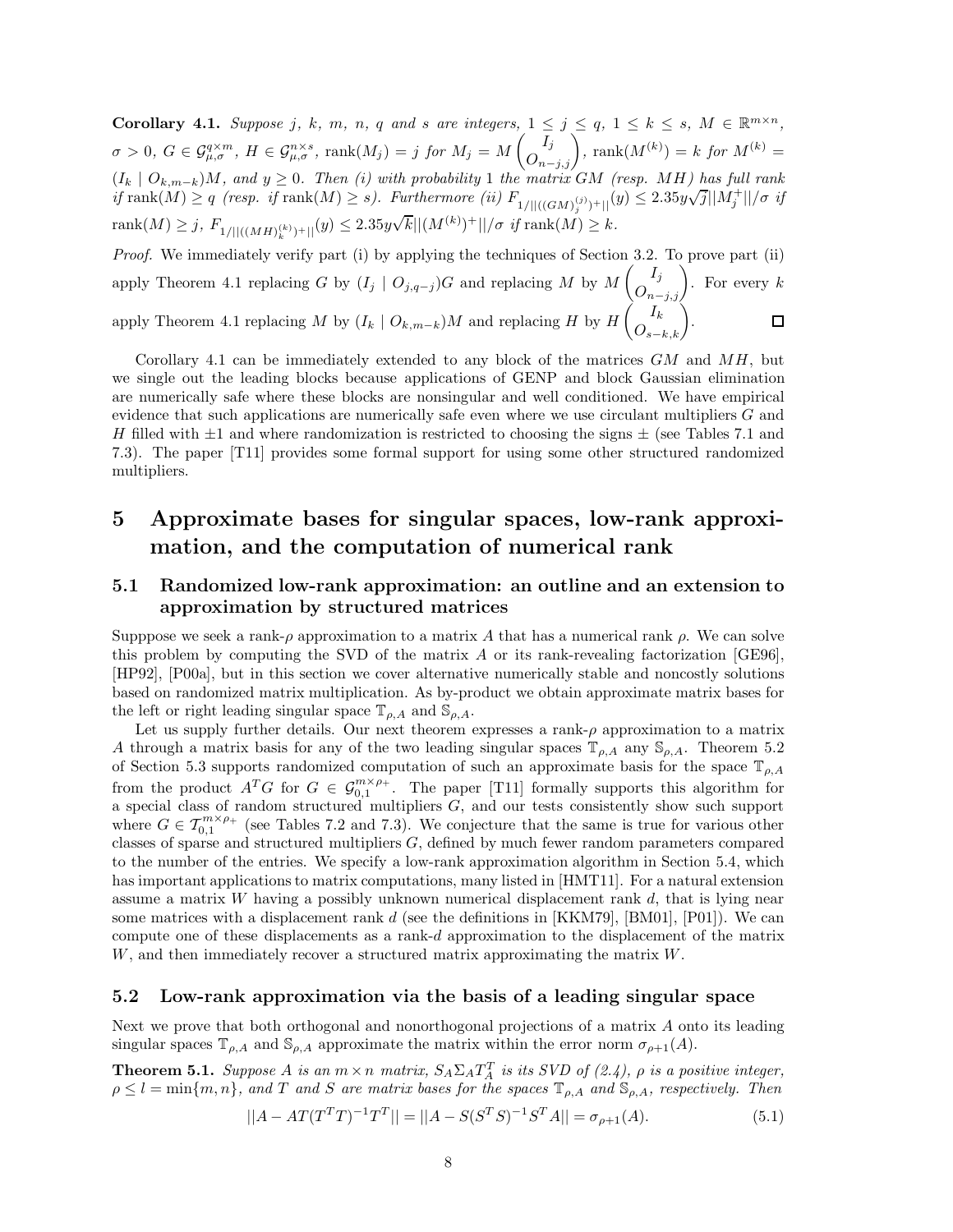*For orthogonal matrices T and S we have*  $T^{T}T = S^{T}S = I_{o}$  *and* 

$$
||A - ATTT|| = ||A - SSTA|| = \sigma_{\rho+1}(A).
$$
\n(5.2)

*Proof.* Write  $P = T_{\rho,A}T_{\rho,A}^T$  and  $r = n - \rho$ , observe that  $T_A^TT_{\rho,A} = \begin{pmatrix} I_{\rho} \\ O_{r,\rho} \end{pmatrix}$ , and obtain  $AP =$  $S_A \Sigma_A T_A^T T_{\rho, A} T_{\rho, A}^T = S_A \Sigma_A$  $\begin{pmatrix} T_{\rho,A}^T \\ O_{r,\rho} \end{pmatrix}$ , whereas  $A = S_A \Sigma_A$  $\begin{pmatrix} T_{\rho,A}^T \\ T_{A,r}^T \end{pmatrix}$ . Hence *A*−*AP* = *S<sub>A</sub>*∑<sub>*A*</sub> *Oρ,n*  $\begin{pmatrix} O_{\rho,n} \ T_{A,r}^T \end{pmatrix} =$  $S_A \text{diag}(O_{\rho,\rho}, \Sigma_\rho) T_A^T$ , where  $\Sigma_\rho$  is the  $(m - \rho) \times (n - \rho)$  diagonal matrix with the diagonal entries  $\sigma_{\rho+1}, \ldots, \sigma_l$ . Thus  $||A - AP|| = ||\Sigma_{\rho}|| = \sigma_{\rho+1}(A)$  because  $S_A$  and  $T_A$  are square orthogonal matrices. This proves the estimates (5.1) and (5.2) for  $T = T_{\rho,A}$ . Let us extend them to any matrix basis *T* for the space  $\mathbb{T}_{\rho,A}$ , that is for  $T = T_{\rho,A}U$  where *U* is a nonsingular matrix. Recall that  $T_{\rho,A}^TT_{\rho,A}=I_{\rho}$ , and obtain successively  $(U^TT_{\rho,A}^T T_{\rho,A}U)^{-1}=U^{-1}U^{-T}$ ,  $U(U^TT_{\rho,A}^TT_{\rho,A}U)^{-1}U^T=I_{\rho}$ , and  $T(T^TT)^{-1}T^T = T_{\rho,A}U(U^TT_{\rho,A}^TT_{\rho,A}U)^{-1}U^TT_{\rho,A}^T = T_{\rho,A}T_{\rho,A}^T$ , implying the desired extension. Apply the proof to the transpose  $A<sup>T</sup>$  to extend it to matrix bases *S* for the space  $\mathcal{S}_{\rho,A}$ .

#### **5.3 A basis of a leading singular space via randomized products**

The following theorem supports randomized approximation of matrix bases for the leading singular spaces  $\mathbb{T}_{\rho,A}$  and  $\mathbb{S}_{\rho,A}$  of a matrix *A*.

**Theorem 5.2.** Suppose  $A \in \mathbb{R}^{m \times n}$ ,  $H \in \mathcal{G}_{0,1}^{n \times \rho}$ , and  $G \in \mathcal{G}_{0,1}^{m \times \rho}$  and write  $S = AH$  and  $T = A^T G$ . *Then* (i)  $rank(T) = rank(S) = min{\rho, rank(A)}$  *with probability* 1 *and* (ii)  $normal(T) = rank(S)$ min{*ρ,* nrank(*A*)} *with probability close to* 1*. (iii) Furthermore with probability close to* 1 *we have*

$$
S + \Delta = S_{\rho,A} U \text{ and } T + \Delta' = T_{\rho,A} V \tag{5.3}
$$

*for two matrices*  $\Delta$  *and*  $\Delta'$  *having norms of order*  $\sigma_{\rho+1}(A)$  *and for two nonsingular matrices U and V having condition numbers of at most order*  $||A||/(\sigma_p(A)\sqrt{\rho})$ .

*Proof.* We prove the claims about the matrix *S*, then apply them to the transpose  $A<sup>T</sup>$  to extend to the matrix *T*. The techniques of Section 3.2 support part (i). By truncating the SVD of the matrix *A* to the level of its numerical rank *ρ*<sup>−</sup> we obtain a well conditioned matrix having both rank and numerical rank  $\rho_$ . Then we deduce part (ii) from Theorem 4.1.

Proving part (iii) we assume w.l.o.g. that rank( $A$ )  $\geq \rho$ . (Otherwise infinitesimal perturbation of the matrix *A* could yield this bound.) Write SVD  $\hat{A} = S_A \Sigma_A T_A^T$ ,  $\Sigma_{\rho,A} = \text{diag}(\sigma_j(A))_{j=1}^{\rho}$ ,  $U = \Sigma_{\rho,A} T_{\rho,A}^T H$ , and  $A_{\rho} = S_{\rho,A} U = S_A$  diag $(\Sigma_{\rho,A}, O_{m-\rho,n-\rho})$   $T_A^T = S_{\rho,A} \Sigma_{\rho,A} T_{\rho,A}^T$ . Note that  $||\Sigma_A - \text{diag}(\Sigma_{\rho,A}, O_{m-\rho,n-\rho})|| = \sigma_{\rho+1}(A)$ . Consequently  $||A - A_{\rho}|| = \sigma_{\rho+1}(A)$ ,  $AH = A_{\rho}H + \Delta$ , where  $||\Delta|| \leq \sigma_{\rho+1}(A)$  ||*H*||, and the norm ||*H*|| is likely to be bounded from above and below by two positive constants (see Theorem 3.2). This implies (5.3).

With probability 1 the  $\rho \times \rho$  matrices  $U = \Sigma_{\rho, A} B$  and  $B = T_{\rho, A} H$  are nonsingular (see Section 3.2). Next we assume that they are nonsingular and estimate  $\kappa(U)$ . Clearly  $||U|| \leq$  $||\sum_{\rho,A}|| ||T_{\rho,A}^T|| ||H||$  where  $||\sum_{\rho,A}|| = ||A||, ||T_{\rho,A}^T|| = 1$ . Therefore  $||U|| \le ||A|| ||H||$ , which is likely to have order ||*A*||.

Furthermore we have  $||U^{-1}|| \leq ||\sum_{\rho,A}^{-1}|| ||B^{-1}|| = ||B^{-1}|| / \sigma_{\rho}(A)$ . Apply Theorem 4.1 where  $M = T_{\rho,A}^T$ ,  $\hat{r} = \rho$  and  $\sigma_{r(M)}(M) = \sigma = 1$  and obtain that the norm  $||B^{-1}||$  is likely to have at most order  $1/\sqrt{\rho}$ . Therefore with probability close to 1, the norm  $||U^{-1}|| = ||B^{-1}||/\sigma_{\rho}(A)$  has at most order  $1/\sqrt{p}$ . Therefore with probability close to 1, the horm  $||\psi|| = ||D|| \sqrt{p^2 + (p^2 - p^2)} \rho(x)$ , order  $1/(\sigma_p(A)\sqrt{\rho})$ . 口

#### **5.4 A prototype algorithm for low-rank approximation**

Together Theorems 5.1 and 5.2 imply correctness of the following prototype algorithm where we assume that the input matrix has an unknown numerical rank and we know its upper bound. The algorithm employs approximation of a leading singular space of the input matrix.

**Proto-Algorithm 5.1. Rank-***ρ* **approximation of a matrix** *(cf. [HMT11, Section 10.3]).*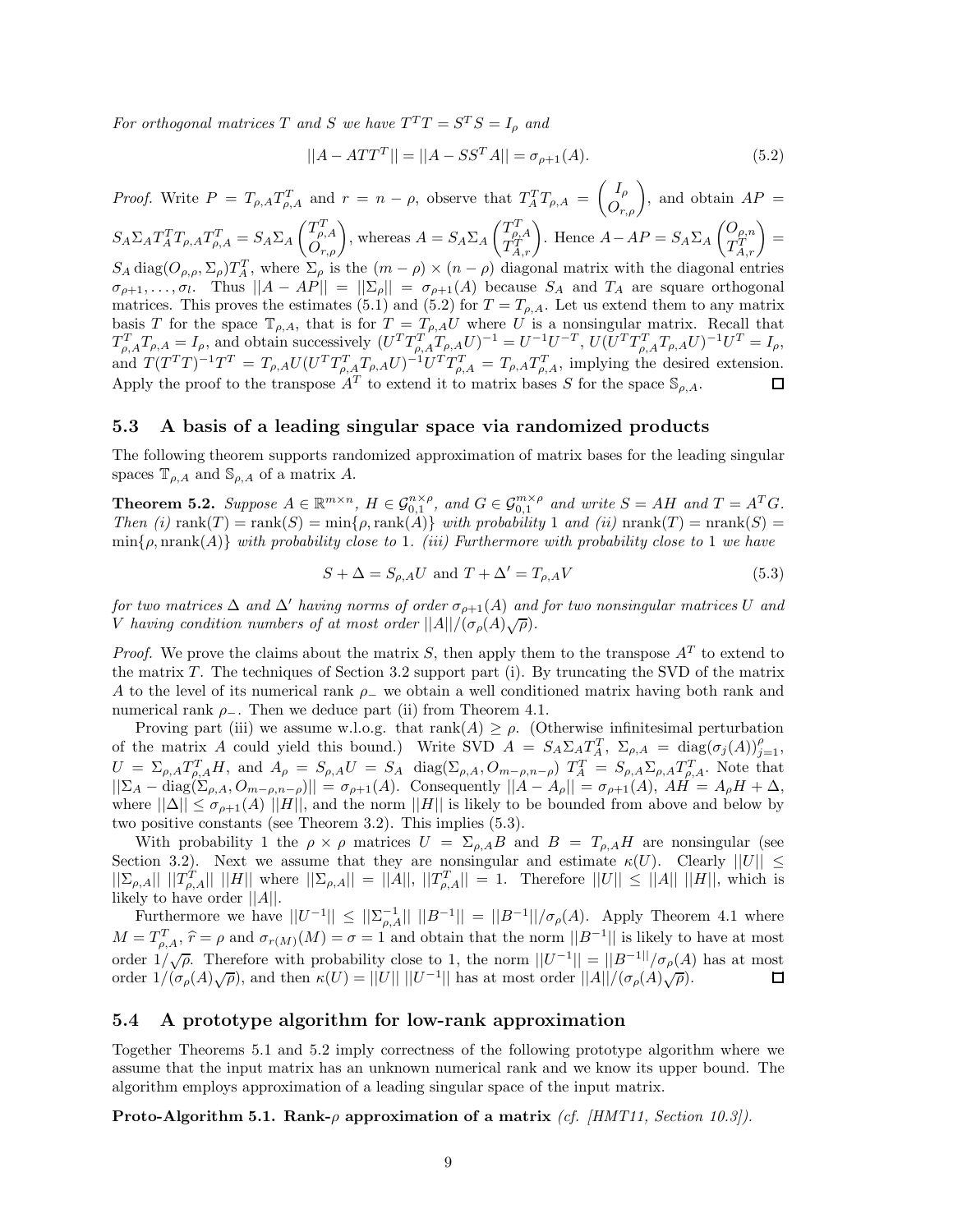- INPUT: *A matrix*  $A \in \mathbb{R}^{m \times n}$  *having an unknown numerical rank*  $\rho$ *, an integer*  $\rho_+ \geq \rho$ *, and two*  $t$ *olerances*  $\tau$  *and*  $\tau'$  *of order*  $\sigma_{o+1}(A)/||A||$ *. (We can choose*  $\tau$  *at Stage 2 based on rank revealing factorization of an auxiliary*  $n \times \rho_+$  *matrix. The computation of this factorization is noncostly where ρ is small. We can choose τ at Stage 3 based on the required output accuracy, and can adjust both tolerances if the algorithm fails to produce a satisfactory output.)*
- OUTPUT: *FAILURE* (with a low probability) or an integer  $\rho$  and two matrices  $T \in \mathbb{R}^{n \times \rho}$  and  $\widehat{A}_{\rho} \in \mathbb{R}^{m \times n}$ , both having ranks at most  $\rho$  and such that  $||\widehat{A}_{\rho} - A|| \leq \tau'||A||$  and *T* satisfies *bound* (5.3) of Theorem 5.2 for  $||\Delta'|| \le \tau ||A||$ .

COMPUTATIONS:

- *1. Compute the*  $n \times \rho_+$  *matrix*  $T' = A^T G$  *for*  $G \in \mathcal{G}_{0,1}^{m \times \rho_+}$ *.*
- *2. Compute a rank revealing factorization of the matrix T and choose the minimal integer s* and an  $n \times s$  *matrix*  $T$  *such that*  $||T' - (T \mid O_{n,\rho_+ - s})|| \leq \tau ||A||$ *.*
- 3. Compute the matrix  $\widehat{A}_s = AT(T^TT)^{-1}T^T$ . Output  $\rho = s$ , T and  $\widehat{A}_{\rho}$  and stop if  $||\widehat{A}_{\rho} A|| \leq \tau' ||(A)||$ *. Otherwise output FAILURE and stop.*

Assume a proper choice of both tolerances  $\tau$  and  $\tau'$ . Then by virtue of Theorem 5.2, we can expect that at Stage 2 we obtain  $s = \rho$  and an approximate matrix basis *T* for the singular space  $\mathbb{T}_{\rho, A}$ (within an error norm of at most order  $\sigma_{\rho+1}(A)$ ). If so, Stage 3 outputs FAILURE with a probability near 0, by virtue of Theorems 5.1, and in the case of FAILURE we can reapply the algorithm for new values of random parameters or for the adjusted tolerance values  $\tau$  and  $\tau'$ . At Stage 2 we have  $s \leq \rho$  because nrank $(A^T G) \leq$  nrank $(A) = \rho$ , whereas for a sufficiently small tolerance  $\tau'$  the bound  $||A_\rho - A|| \leq \tau' ||(A)||$  at Stage 3 implies that  $s \geq \text{nrank}(A)$ . These observations enable us to certify correctness of the outputs  $\rho$ , *T*, and  $\widehat{A}_{\rho}$  of the algorithm.

We can similarly approximate the matrix *A* by a rank- $\rho$  matrix  $S(S^T S)^{-1}S^T A$ , by first computing the matrix  $S' = AH$  for  $H \in \mathcal{G}_{0,1}^{n \times p_+}$ , then computing its rank revealing factorization, which is expected to define an approximate matrix basis *S* for the space  $\mathcal{S}_{\rho,A}$ , and finally applying Theorem 5.1, to approximate the matrix A by a rank- $\rho$  matrix.

**Remark 5.1.** For  $\rho_+ = \rho$  we can write  $T = T' = A^T G$  and skip Stage 2 because the matrix  $A^T G$ *is expected to serve as a desired approximate matrix basis by virtue of Theorem 5.2. In Appendix B we compute numerical rank by using randomized matrix multiplications instead of standard recipes that use orthogonalization or pivoting.*

**Remark 5.2.** *The increase of the dimension*  $\rho_+$  *beyond the numerical rank*  $\rho$  *(called* oversampling *in [HMT11]) is relatively inexpensive if the bound*  $\rho_{+}$  *is small. [HMT11] suggests using small oversampling even if the numerical rank ρ is known, because we have*

 $\text{Probability } \{||A - ATT^T|| \leq (1 + 9\sqrt{\rho_+ \min\{m, n\}})\sigma_{\rho+1}(A)\} \geq 1 - 3(\rho_+ - \rho)^{\rho-\rho_+} \text{ for } \rho_+ > \rho.$ 

*Theorem 5.2, however, bounds the norm*  $||A - ATT^T||$  *strongly also for*  $\rho = \rho_+$ *, in good accordance with the data of Tables 7.2 and 7.3.*

**Remark 5.3.** *For a larger integer ρ we can substantially simplify Stage 1 of the algorithm by choosing structured multipliers G from the class of the* subsample random Fourier transforms*, called* SRFTs*. Under this choice the estimated probability of obtaining low rank approximation is close to the above case of Gaussian random multipliers G [T11]. Our tests in Section 7 provide informal empirical support for similar use of random Toeplitz multipliers G.*

**Remark 5.4.** *By applying rank revealing QR factorization at Stage 2 of the algorithm we can produce an orthogonal matrix T and consequently simplify Stage 3 by computing*  $\hat{A}_s = ATT$  *(cf. (5.2)). We adopted such a variation of the algorithm in our tests in Section 7.*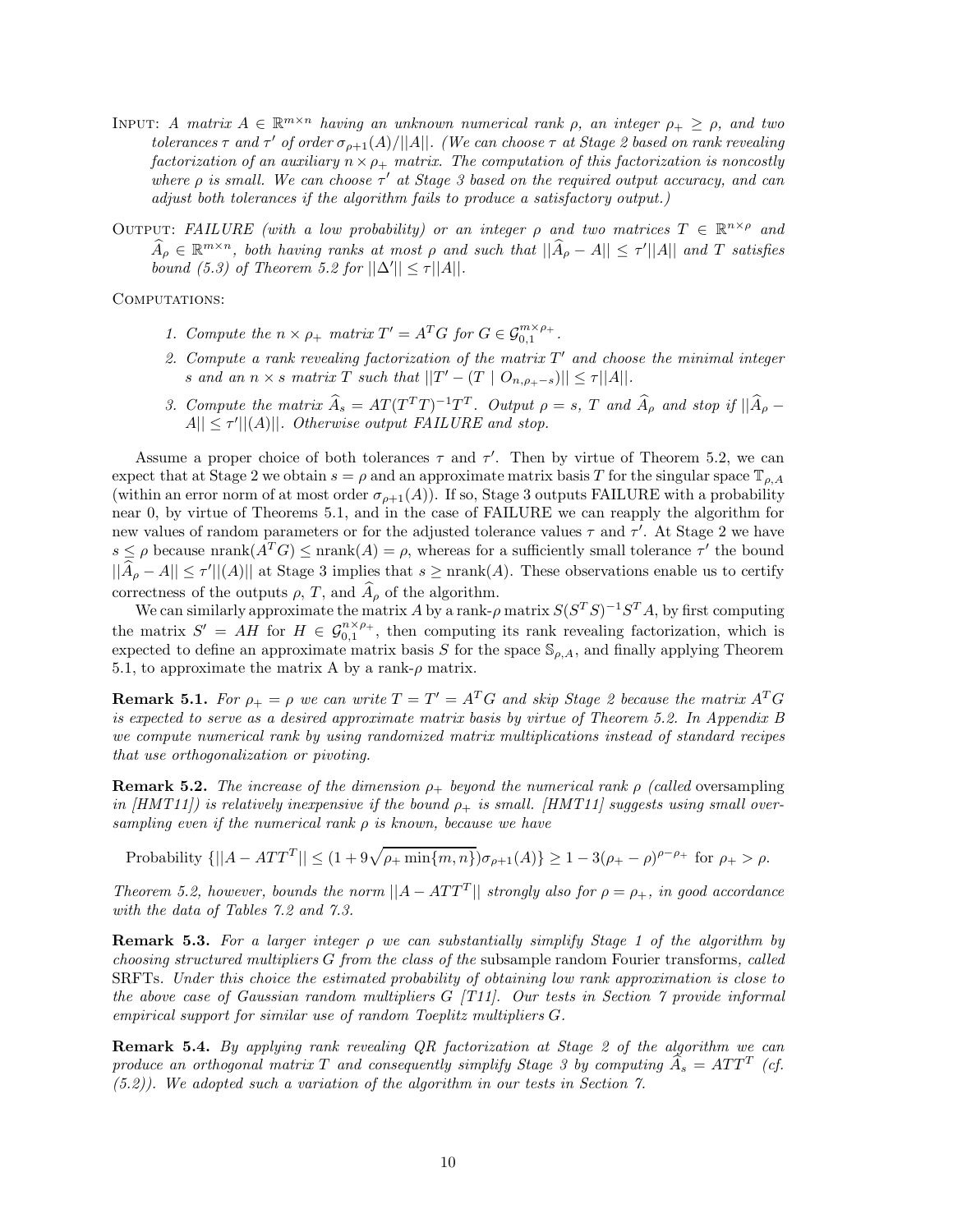**Remark 5.5.** *One can weaken reliability of the output to simplify Stage 3 by testing whether*  $||K^T(A - \widehat{A}_{\rho})L|| \leq \tau ||K|| ||A|| ||L||$  for matrices  $K \in \mathcal{G}_{0,1}^{m \times \rho'}$  and  $L \in \mathcal{G}_{0,1}^{n \times \rho''}$  and for two small *positive integers*  $\rho'$  *and*  $\rho''$ , *possibly for*  $\rho' = \rho'' = 1$ , *instead of testing whether*  $||A_{\rho} - A|| \leq \tau'||(A)||$ . *One can similarly simplify Stage 2.*

**Remark 5.6.** *Application of Proto-Algorithm 5.1 to the approximation of the leading singular spaces* T*ρ,A and* S*ρ,A is facilitated and its power is enhanced as the gaps increase between the singular values of the input matrix A. This motivates using the power transforms*  $A \Longrightarrow B_h = (AA^T)^h A$  *for positive integers h because*  $\sigma_j(B_h) = (\sigma_j(A))^{2h+1}$  *for all j.* 

**Remark 5.7.** *Clearly every matrix basis of the trailing singular space*  $\mathbb{T}_{A,n-\rho}$  *of an*  $m \times n$  *matrix A is orthogonal to every matrix basis of the leading singular space* T*ρ,A, and similarly for any pair of matrix bases of the spaces* <sup>S</sup>*A,m*−*<sup>ρ</sup> and* <sup>S</sup>*ρ,a. One can exploit this duality for the computation and approximation of the bases.*

## **6 Application to Tensor Train decomposition**

Let

$$
\mathbf{A} = [A(i_1, \dots, i_d)] \tag{6.1}
$$

denote a *d*-dimensional *tensor* with entries  $A(i_1, \ldots, i_d)$  and *spacial indices*  $i_1, \ldots, i_d$  ranging from 1 to  $n_1, \ldots, n_d$ , respectively. Define the  $d-1$  *unfolding matrices*  $A_k = [A(i_1 \ldots i_k; i_{k+1} \ldots i_d)], k =$ 1,...,d, where the semicolon separates the multi-indices  $i_1 \tildot i_k$  and  $i_{k+1} \tildot i_k$ , which define the rows and columns of the matrix  $A_k$ , respectively,  $k = 1, \ldots, d$ . The paper [O09] proposed the following class of *Tensor Train Decompositions*, hereafter referred to as *TT Decompositions*, where the *summation indices*  $\alpha_1, \ldots, \alpha_{d-1}$  ranged from 1 to *compression ranks*  $r_1, \ldots, r_{d-1}$ , respectively,

$$
T = \sum_{\alpha_1, \dots, \alpha_{d-1}} G_1(i_1, \alpha_1) G_2(\alpha_1, i_1, \alpha_2) \cdots G_{d-1}(\alpha_{d-2}, i_{d-1}, \alpha_{d-1}) G_d(\alpha_d, i_d).
$$
(6.2)

**Theorem 6.1.** *[O09]. For any tensor* **A** *of (6.1) there exists a TT decomposition (6.2) such that*  $A = \mathbf{T}$  *and*  $r_k = \text{rank}(A_k)$  *for*  $k = 1, \ldots, d - 1$ *.* 

There is a large and growing number of important applications of TT decompositions (6.2) to modern computations (cf. e.g., [OT09], [OT10], [OT11]) where the numerical ranks of the unfolding matrices  $A_k$  are much smaller than their ranks, and it is desired to compress TT decompositions respectively.

**Theorem 6.2.** *[OT10]. For any tensor* **A** *of* (6.1) and any set of positive integers  $r_k \leq \text{rank}(A_k)$ ,  $k = 1, \ldots, d-1$ , there exists a TT decomposition (6.2) such that

$$
||\mathbf{A} - \mathbf{T}||_F^2 \le \sum_{k=1}^{d-1} \tau_k^2, \ \tau_k = \min_{\text{rank}(B) = \tau_k} ||A_k - B||_F, \ k = 1, \dots, d-1.
$$
 (6.3)

The constructive proof of this theorem in [OT10] relies on inductive approximation of unfolding matrices by their SVDs truncated to the compression ranks  $r_k$ . Let us sketch this construction. For  $d = 2$  we obtain a desired TT decomposition  $T(i_1, i_2) = \sum_{\alpha_1}^{r_1} G_1(i_1, \alpha_1) G_2(\alpha_1, i_2)$  (that is a sum of *r*<sup>1</sup> outer products of *r*<sup>1</sup> pairs of vectors) simply by truncating the SVD of the matrix *A*(*i*<sub>1</sub>, *i*<sub>2</sub>). At the inductive step one truncates the SVD of the first unfolding matrix  $A_1 = S_{A_1} \Sigma_{A_1} T_{A_1}^T$ to obtain rank-*r*<sub>1</sub> approximation of this matrix  $B_1 = S_{B_1} \Sigma_{B_1} T_{B_1}^T$  where  $\Sigma_{B_1} = \text{diag}(\sigma_j(A_1))_{j=1}^{r_1}$ and the matrices  $S_{B_1}$  and  $T_{B_1}$  are formed by the first  $r_1$  columns of the matrices  $S_{A_1}$  and  $T_{A_1}$ , respectively. Then it remains to approximate the tensor  $\mathbf{B} = [B(i_1, \ldots, i_d)]$  represented by the matrix  $B_1$ . Rewrite it as  $\sum_{\alpha_1=1}^n S_{B_1}(i_1;\alpha_1)\widehat{A}(\alpha_1;i_2\ldots i_d)$  for  $\widehat{A} = \sum_{B_1} T_{B_1}^T$ , represent  $\widehat{A}$  as the tensor  $\hat{\mathbf{A}} = [A(\alpha_1 i_2, i_3, \dots, i_d)]$  of dimension  $d-1$ , apply the inductive hypothesis to obtain a TT-approximation of this tensor, and extend it to a TT-approximation of the original tensor **A**.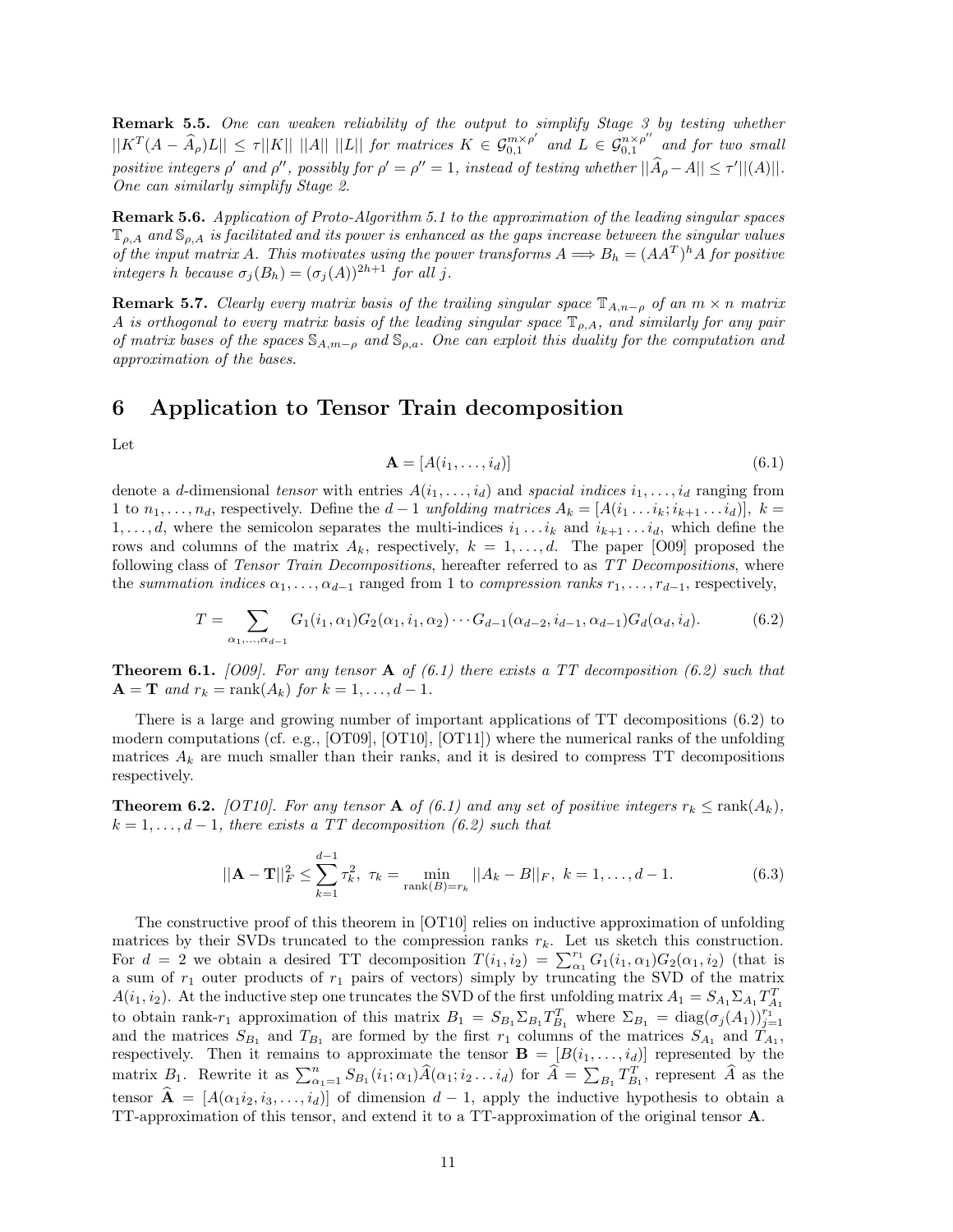In [OT10] the authors specify this construction as their Algorithm 1, prove error norm bound (6.3), then point out that the "computation of the truncated SVD for large scale and possibly dense unfolding matrices ... is unaffordable in many dimensions", propose "to replace SVD by some other dyadic decompositions  $A_k \approx UV^T$ , which can be computed with low complexity", and finally specify such recipe as [OT10, Algorithm 2], which is an iterative algorithm for skeleton or pseudoskeleton decomposition of matrices and which they use at Stages 5 and 6 of their Algorithm 1. The cost of each iteration of [OT10, Algorithm 2] is quite low, and empirically the iteration converges fast, but the authors welcome alternative recipes having formal support.

Proto-Algorithm 5.1 can serve as an alternative to [OT10, Algorithm 2]. For the input matrix *A*1 above we use  $O(r_1)$  multiplications of this matrix by  $O(r_1)$  vectors, which means a low computational cost for sparse and structured inputs, whereas the expected output is an approximate matrix basis for the space  $\mathbb{S}_{r_1,A_1}$  or  $\mathbb{T}_{r_1,A_1}$  and a rank- $r_1$  approximation to the matrix  $A_1$ , within an expected error norm in  $O(\sigma_{r+1}(A_1))$ . This is the same order as in [OT10, Algorithm 1], but now we do not use SVDs. One can further decrease the error bound by means of small oversampling of Remark 5.2 and the power transform of Remark 5.6.

**Remark 6.1.** *A huge bibliography on tensor decompositions and on thier application to fundamental matrix computations has been recently surveyed in [KB09], but with the omission of the early works [P72], [P79], [B80], [P84], [B86], where nontrivial tensor decompositions helped to accelerate the fundamental operation of matrix multiplication, probably the first application of this kind.*

# **7 Numerical Experiments**

Our numerical experiments with random general, Hankel, Toeplitz and circulant matrices have been performed in the Graduate Center of the City University of New York on a Dell server with a dual core 1.86 GHz Xeon processor and 2G memory running Windows Server 2003 R2. The test Fortran code has been compiled with the GNU gfortran compiler within the Cygwin environment. Random numbers have been generated with the random number intrinsic Fortran function, assuming the uniform probability distribution over the range  $\{x : -1 \leq x < 1\}$ . The tests have been designed by the first author and performed by his coauthor.

#### **7.1 GENP with random circulant multipliers**

Table 7.1 shows the results of our tests of the solution of a nonsingular well conditioned linear system  $A$ **y** = **b** of *n* equations whose coefficient matrix has ill conditioned  $n/2 \times n/2$  leading principal block for  $n = 64,256,1024$ . We have performed 100 numerical tests for each dimension *n* and computed the maximum, minimum and average relative residual norms ||*A***y** − **b**||*/*||**b**|| as well as standard deviation. GENP applied to these systems outputs corrupted solutions with residual norms ranging from 10 to 10<sup>8</sup>. When we preprocessed the systems with circulant multipliers filled with  $\pm 1$  (choosing the *n* signs  $\pm$  at random), the norms decreased to at worst  $10^{-7}$  for all inputs. Table 7.1 also shows further decrease of the norm in a single step of iterative refinement. Table 2 in [PQZa] shows similar results of the tests where the input matrices have been chosen similarly but so that their every leading  $k \times k$  block had numerical rank *k* or  $k-1$  and where Householder multipliers  $I_n - \mathbf{u}\mathbf{v}^T/\mathbf{u}^T\mathbf{v}$ replaced the circulant multipliers. Here **u** and **v** denote two vectors filled with integers 1 and −1 under random choice of the signs + and −.

### **7.2 Approximation of the tails and heads of SVDs and low-rank approximation of a matrix**

At some specified stages of our tests of this subsection we performed additions, subtractions and multiplications with infinite precision (hereafter referred to as *error-free ring operations*). At the other stages we performed computations with double precision, and we rounded to double precision all random values. We performed at most two refinement iterations for the computed solution of every linear system of equations and matrix inverse.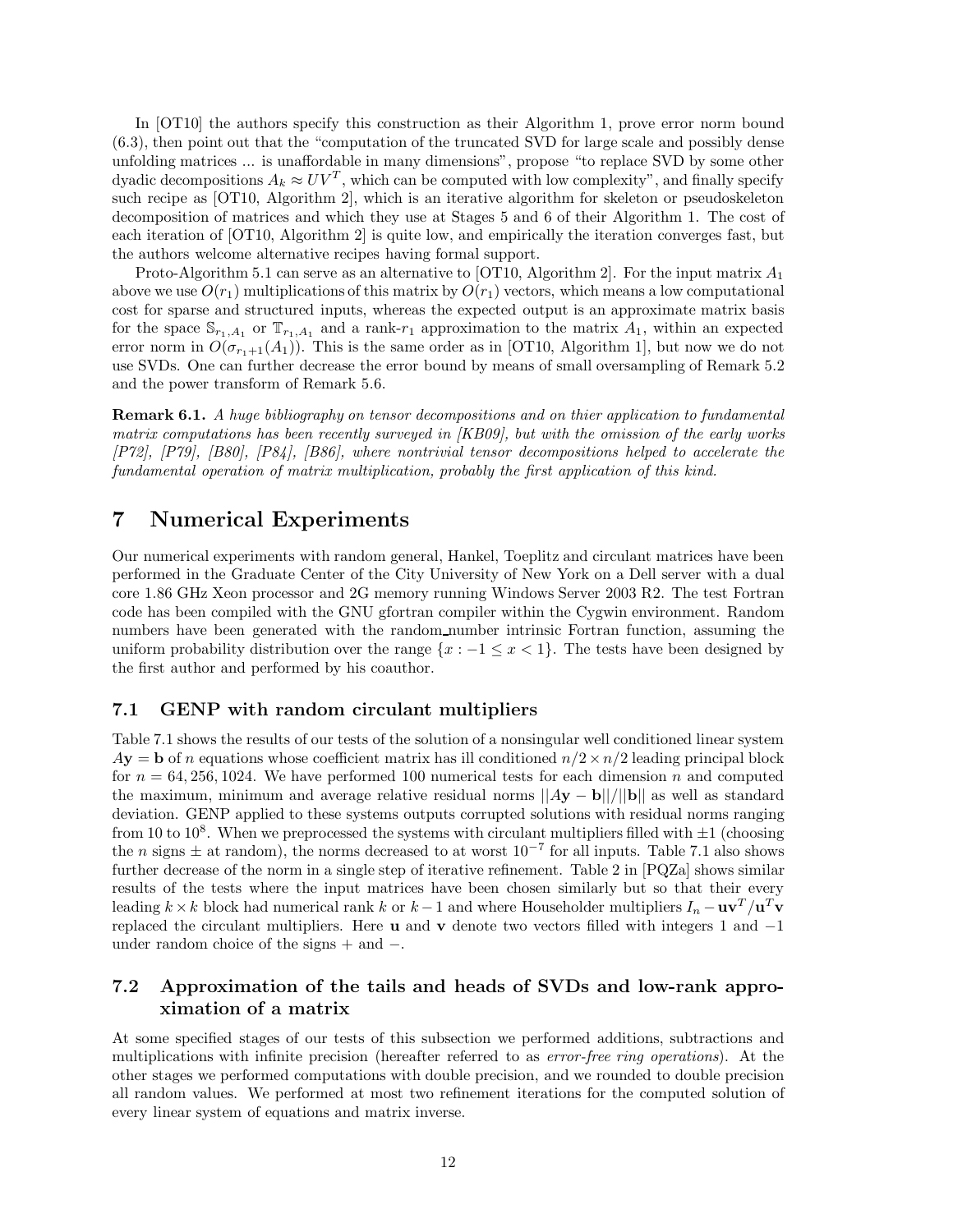Tables 7.2 and 7.3 display the data from our tests on the approximation of leading singular spaces of the SVD of an  $n \times n$  matrix A having numerical rank q and on the approximation of this matrix with a matrix of rank  $\rho$ . For  $n = 64, 128, 256$  and  $\rho = 1, 8, 32$  we generated  $n \times n$  random orthogonal matrices *S* and *T* and diagonal matrices  $\Sigma = \text{diag}(\sigma_j)_{j=1}^n$  such that  $\sigma_j = 1/j$ ,  $j = 1, \ldots, \rho$ ,  $\sigma_j = 10^{-10}$ ,  $j = \rho + 1, \ldots, n$  (cf. [H02, Section 28.3]). Then we applied error-free ring operations to compute the input matrices  $A = S_A \Sigma_A T_A^T$ , for which  $||A|| = 1$  and  $\kappa(A) = 10^{10}$ . Furthermore we generated random  $n \times \rho$  matrices *G* (for  $\rho = 1, 8, 32$ ) and successively computed the matrices  $B_{\rho,A} = A^T G$ ,  $T_{\rho,A}$ ,  $B_{\rho,A} Y_{\rho,A}$  as a least-squares approximation to  $T_{\rho,A}$ ,  $Q_{\rho,A} = Q(B_{\rho,A})$  (cf. Fact 2.2), and  $A-AQ_{\rho,A}(Q_{\rho,A})^T$  (by applying error-free ring operations). Table 7.2 summarizes the data on the residual norms  $\text{rn}^{(1)} = ||B_{\rho,A}Y_{\rho,A} - T_{\rho,A}||$  and  $\text{rn}^{(2)} = ||A - AQ_{\rho,A}(Q_{\rho,A})^T||$  obtained in 100 runs of our tests for every pair of *n* and *ρ*.

We have also performed similar tests where we generated random Toeplitz  $n \times \rho$  matrices *T* (for  $\rho = 8,32$ ) and then replaced the above approximate matrix bases  $B_{\rho,A} = A^T G$  for the leading singular space  $\mathbb{T}_{\rho,A}$  by the matrices  $B_{\rho,A} = A^T T$ . Table 7.3 displays the results of these tests. In both Tables 7.2 and 7.3 the residual norms are more or less equally small.

| dimension | iterations | min                                        | max                                                                                           | mean                                                      | std                                         |
|-----------|------------|--------------------------------------------|-----------------------------------------------------------------------------------------------|-----------------------------------------------------------|---------------------------------------------|
| 64        |            |                                            | $4.7 \times 10^{-14}$   $8.0 \times 10^{-11}$                                                 |                                                           | $4.0 \times 10^{-12}$ 1.1 $\times 10^{-11}$ |
| 64        |            |                                            | $1.9 \times 10^{-15}$ $5.3 \times 10^{-13}$                                                   | $2.3 \times 10^{-14}$                                     | $5.4 \times 10^{-14}$                       |
| 256       |            | $1.7 \times 10^{-12}$ $1.4 \times 10^{-7}$ |                                                                                               | $\boxed{2.0 \times 10^{-9}}$ $\boxed{1.5 \times 10^{-8}}$ |                                             |
| 256       |            |                                            | $8.3 \times 10^{-15}$   $4.3 \times 10^{-10}$                                                 | $4.5 \times 10^{-12}$ $4.3 \times 10^{-11}$               |                                             |
| 1024      |            | $1.7 \times 10^{-10}$                      | $4.4 \times 10^{-9}$                                                                          | $1.4 \times 10^{-9}$                                      | $2.1 \times 10^{-9}$                        |
| 1024      |            |                                            | $3.4 \times 10^{-14}$   $9.9 \times 10^{-14}$   $6.8 \times 10^{-14}$   $2.7 \times 10^{-14}$ |                                                           |                                             |

Table 7.1: Relative residual norms: randomized circulant GENP for well conditioned linear systems with ill conditioned leading blocks (cf. [PQZa, Table 2])

Table 7.2: Heads of SVDs and low-rank approximation by using random multipliers *G*

| q            | $\text{rrn}_i$                            | $\mathbf n$ | min                    | max                    | mean                              | $_{\rm std}$           |
|--------------|-------------------------------------------|-------------|------------------------|------------------------|-----------------------------------|------------------------|
| 1            | $\mathrm{rn}^{(1)}$                       | 64          | $2.35 \times 10^{-10}$ | $1.32 \times 10^{-07}$ | $3.58 \times 10^{-09}$            | $1.37 \times 10^{-08}$ |
| 1            | $\mathrm{rn}^{(1)}$                       | 128         | $4.41 \times 10^{-10}$ | $3.28 \times 10^{-08}$ | $3.55 \times 10^{-09}$            | $5.71 \times 10^{-09}$ |
| $\mathbf{1}$ | $\text{rn}^{(1)}$                         | 256         | $6.98 \times 10^{-10}$ | $5.57 \times 10^{-08}$ | $5.47 \times 10^{-09}$            | $8.63 \times 10^{-09}$ |
| $\mathbf{1}$ | $\overline{\text{rn}^{(2)}}$              | 64          | $8.28 \times 10^{-10}$ | $1.32 \times 10^{-07}$ | $3.86 \times 10^{-09}$            | $1.36 \times 10^{-08}$ |
| $\mathbf{1}$ | $\rm{rn}^{(2)}$                           | 128         | $1.21 \times 10^{-09}$ | $3.28 \times 10^{-08}$ | $3.91 \times 10^{-09}$            | $5.57 \times 10^{-09}$ |
| 1            | $\mathrm{rn}^{\left(2\right)}$            | 256         | $1.74 \times 10^{-09}$ | $5.58 \times 10^{-08}$ | $5.96 \times 10^{-09}$            | $8.47 \times 10^{-09}$ |
| 8            | $\mathrm{rn}^{(1)}$                       | 128         | $2.56 \times 10^{-09}$ | $1.16 \times 10^{-06}$ | $4.30 \times 10^{-08}$            | $1.45 \times 10^{-07}$ |
| 8            | $\mathrm{rn}^{(1)}$                       | 256         | $4.45 \times 10^{-09}$ | $3.32 \times 10^{-07}$ | $3.40 \times 10^{-08}$            | $5.11 \times 10^{-08}$ |
| 8            | $\overline{\mathrm{rn}^{(2)}}$            | 64          | $1.46 \times 10^{-09}$ | $9.56 \times 10^{-08}$ | $5.77 \times 10^{-09}$            | $1.06 \times 10^{-08}$ |
| 8            | $\overline{\mathrm{rn}}^{(2)}$            | 128         | $1.64 \times 10^{-09}$ | $4.32 \times 10^{-07}$ | $1.86 \times 10^{-08}$            | $5.97 \times 10^{-08}$ |
| 8            | $\overline{\mathrm{rn}^{\left(2\right)}}$ | 256         | $2.50 \times 10^{-09}$ | $1.56 \times 10^{-07}$ | $1.59 \times 10^{-08}$            | $2.47 \times 10^{-08}$ |
| 32           | $rn^{(1)}$                                | 64          | $6.80 \times 10^{-09}$ | $2.83 \times 10^{-06}$ | $1.01 \times 10^{-07}$            | $3.73 \times 10^{-07}$ |
| 32           | $\overline{\mathrm{rn}}^{(1)}$            | 128         | $1.25 \times 10^{-08}$ | $6.77 \times 10^{-06}$ | $1.28 \times 10^{-07}$            | $6.76 \times 10^{-07}$ |
| 32           | $\text{rn}^{(1)}$                         | 256         | $1.85 \times 10^{-08}$ | $1.12 \times 10^{-06}$ | $1.02 \times 10^{-\overline{07}}$ | $1.54 \times 10^{-07}$ |
| 32           | $\overline{\text{rn}}^{(2)}$              | 64          | $1.84 \times 10^{-09}$ | $6.50 \times 10^{-07}$ | $2.30 \times 10^{-08}$            | $8.28 \times 10^{-08}$ |
| 32           | $\mathrm{rn}^{(2)}$                       | 128         | $3.11 \times 10^{-09}$ | $1.45 \times 10^{-06}$ | $2.87 \times 10^{-08}$            | $1.45 \times 10^{-07}$ |
| 32           | $\overline{\mathrm{rn}^{(2)}}$            | 256         | $4.39 \times 10^{-09}$ | $2.16 \times 10^{-07}$ | $2.37 \times 10^{-08}$            | $3.34 \times 10^{-08}$ |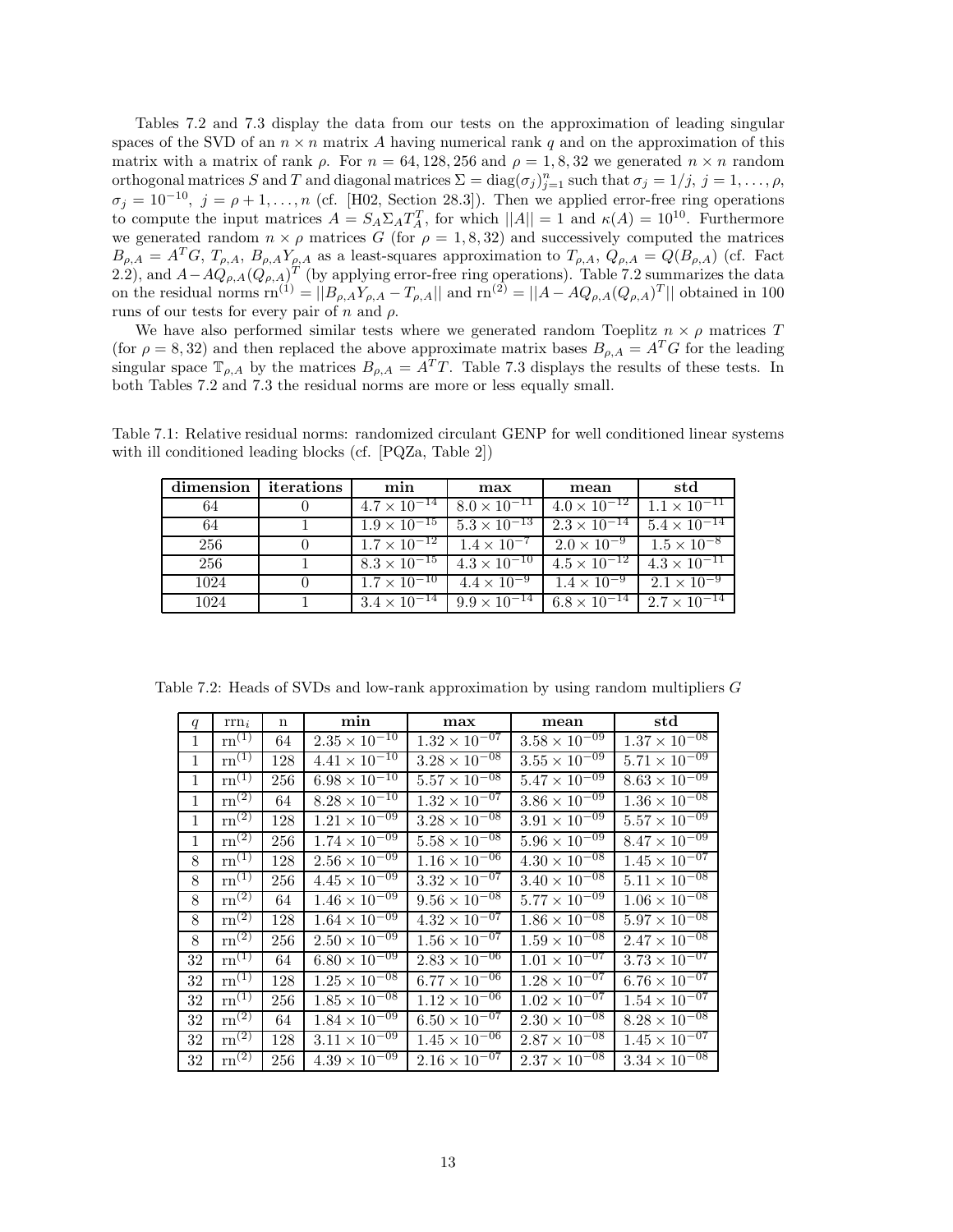| q  | $\text{rrn}^{(i)}$ | $\mathbf n$ | min                               | max                    | mean                   | std                    |
|----|--------------------|-------------|-----------------------------------|------------------------|------------------------|------------------------|
| 8  | $rm^{(1)}$         | 64          | $2.22 \times 10^{-09}$            | $7.89 \times 10^{-06}$ | $1.43 \times 10^{-07}$ | $9.17 \times 10^{-07}$ |
| 8  | $rm^{(1)}$         | 128         | $3.79 \times 10^{-09}$            | $4.39 \times 10^{-05}$ | $4.87 \times 10^{-07}$ | $4.39 \times 10^{-06}$ |
| 8  | $rm^{(1)}$         | 256         | $5.33 \times 10^{-09}$            | $3.06 \times 10^{-06}$ | $6.65 \times 10^{-08}$ | $3.12 \times 10^{-07}$ |
| 8  | $rm^{(2)}$         | 64          | $1.13 \times 10^{-\overline{09}}$ | $3.66 \times 10^{-06}$ | $6.37 \times 10^{-08}$ | $4.11 \times 10^{-07}$ |
| 8  | $rm^{(2)}$         | 128         | $1.81 \times 10^{-09}$            | $1.67 \times 10^{-05}$ | $1.90 \times 10^{-07}$ | $1.67 \times 10^{-06}$ |
| 8  | $\text{rrn}^{(2)}$ | 256         | $2.96 \times 10^{-09}$            | $1.25 \times 10^{-06}$ | $2.92 \times 10^{-08}$ | $1.28 \times 10^{-07}$ |
| 32 | $rm^{(1)}$         | 64          | $6.22 \times 10^{-09}$            | $5.00 \times 10^{-07}$ | $4.06 \times 10^{-08}$ | $6.04 \times 10^{-08}$ |
| 32 | $rm^{(1)}$         | 128         | $2.73 \times 10^{-08}$            | $4.88 \times 10^{-06}$ | $2.57 \times 10^{-07}$ | $8.16 \times 10^{-07}$ |
| 32 | $rm^{(1)}$         | 256         | $1.78 \times 10^{-08}$            | $1.25 \times 10^{-06}$ | $1.18 \times 10^{-07}$ | $2.03 \times 10^{-07}$ |
| 32 | $rm^{(2)}$         | 64          | $1.64 \times 10^{-09}$            | $1.26 \times 10^{-07}$ | $9.66 \times 10^{-09}$ | $1.48 \times 10^{-08}$ |
| 32 | $rm^{(2)}$         | 128         | $5.71 \times 10^{-09}$            | $9.90 \times 10^{-07}$ | $5.50 \times 10^{-08}$ | $1.68 \times 10^{-07}$ |
| 32 | $rm^{(2)}$         | 256         | $4.02 \times 10^{-09}$            | $2.85 \times 10^{-07}$ | $2.74 \times 10^{-08}$ | $4.48 \times 10^{-08}$ |

Table 7.3: Heads of SVDs and low-rank approximations by using random Toeplitz multipliers *T*

## **8 Conclusions**

It is well known that random matrices tend to be well conditioned, and this property motivates our application of random matrix multipliers for advancing some fundamental matrix computations. We first prove the basic fact that with a probability close to 1 multiplication by a Gaussian random matrix does not increase the condition number of a matrix and of its any block dramatically compared to the condition number of the input matrix. As an immediate implication random multipliers are likely to stabilize numerically GENP (that is Gaussian elimination with no pivoting) and block Gaussian elimination applied to a nonsingular and well conditioned matrix, possibly having ill conditioned and singular leading blocks. by applying to input matrix randomized structured multipliers. Another basic fact states that with a probability close to 1 the column sets of the products *A<sup>T</sup>G* and *AH* where an  $m \times n$  matrix *A* has a numerical rank  $\rho$  and *G* and *H* are Gaussian random matrices of sizes  $m \times \rho$  and  $n \times \rho$ , respectively, approximate some bases for the left and right leading singular spaces  $\mathbb{S}_{\rho,A}$  and  $\mathbb{T}_{\rho,A}$  associated with the  $\rho$  largest singular values of the matrix A. Having any of such approximate bases available we can readily approximate the matrix *A* by a matrix of rank  $\rho$ , This has further well known extensions to many important matrix computations, and we point out new extensions to the approximation of a matrix by a structured matrix lying nearby, to computing numercial rank of a matrix, and to Tensor Train approximation.

Our tests consistently showed efficiency of the proposed techniques even where instead of general Gaussian random multipliers we applied structured and sparse multipliers. In these cases randomization was limited to much fewer random parameters or just to the choice of the signs  $\pm$  of a few auxiliary vectors. The recent paper [T11] is an important step toward understanding and exploiting this phenomenon and should motivate further research effort. Another natural research subject is the combination of randomized matrix multiplication with randomized techniques of additive preprocessing and augmentation, recently studied in [PGMQ], [PIMR10], [PQ10], [PQ12], [PQZC], [PQZa], [PQZb], and [PQZc].

# **Appendix**

# **A Uniform random sampling and nonsingularity of random matrices**

*Uniform random sampling* of elements from a finite set  $\Delta$  is their selection from this set at random, independently of each other and under the uniform probability distribution on the set  $\Delta$ .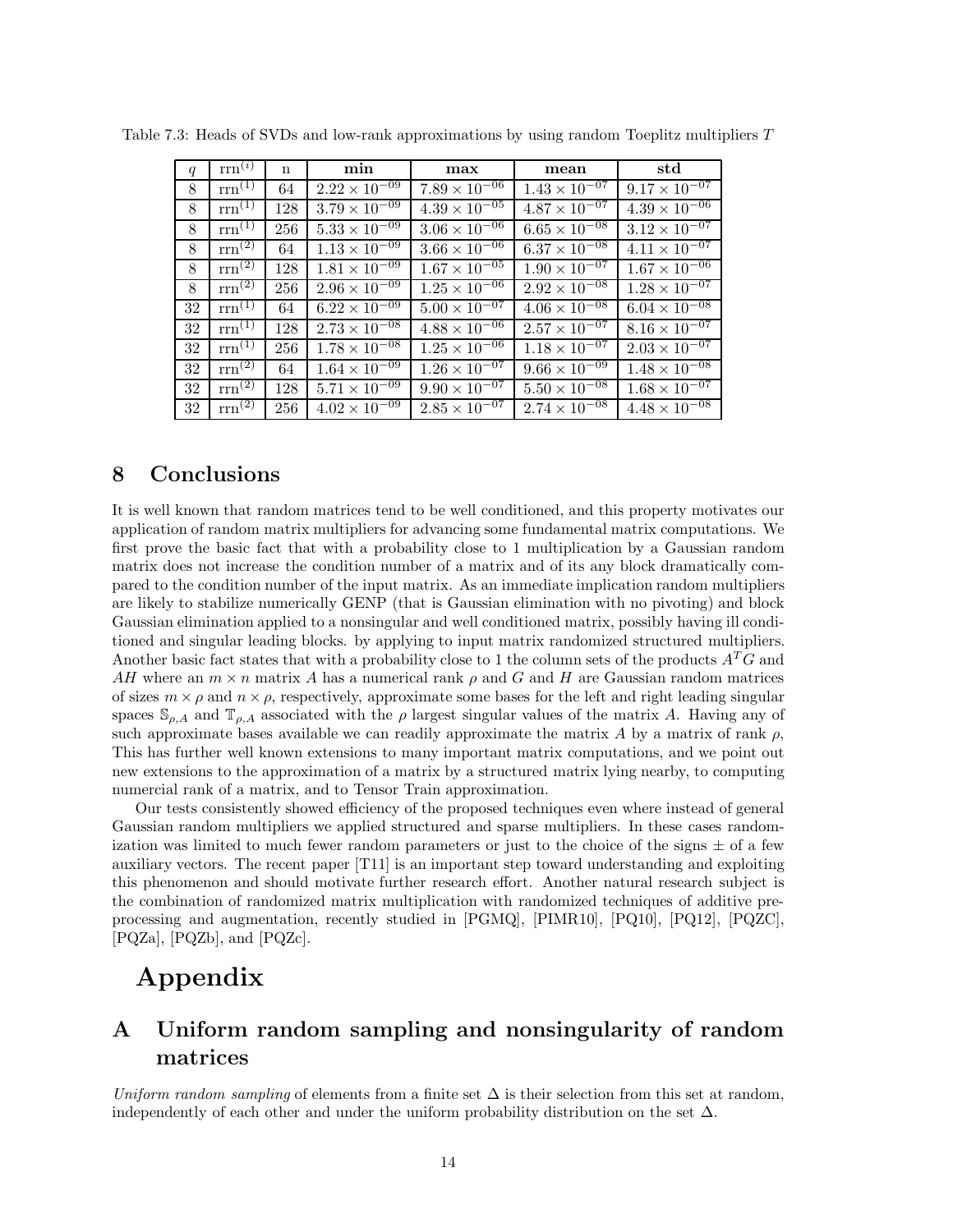**Theorem A.1.** *Under the assumptions of Lemma 3.1 let the values of the variables of the polynomial be randomly and uniformly sampled from a finite set* ∆*. Then the polynomial vanishes with a*  $\text{probability at most } \frac{d}{|\Delta|}.$ 

**Corollary A.1.** Let the entries of a general or Toeplitz  $m \times n$  matrix have been randomly and *uniformly sampled from a finite set*  $\Delta$  *of cardinality*  $|\Delta|$  *(in any fixed ring). Let*  $l = \min\{m, n\}$ *. Then* (a) every  $k \times k$  *submatrix*  $M$  *for*  $k \leq l$  *is nonsingular with a probability at least*  $1 - \frac{k}{|\Delta|}$  *and (b) is strongly nonsingular with a probability at least*  $1 - \sum_{i=1}^{k} \frac{i}{|\Delta|} = 1 - \frac{(k+1)k}{2|\Delta|}$ .

*Proof.* The claimed properties of nonsingularity and nonvanishing hold for generic matrices. The singularity of a  $k \times k$  matrix means that its determinant vanishes, but the determinant is a polynomial of total degree *k* in the entries. Therefore Theorem A.1 implies parts (a) and consequently (b). Part (c) follows because a fixed entry of the inverse vanishes if and only if the respective entry of the adjoint vanishes, but up to the sign the latter entry is the determinant of a  $(k-1)\times(k-1)$  submatrix of the input matrix  $M$ , and so it is a polynomial of degree  $k-1$  in its entries. □

## **B Computation of numerical ranks**

The customary algorithms for the numerical rank of a matrix rely on computing its SVD or rank revealing factorization and involving pivoting or orthogonalization. Proto-Algorithm 5.1 also uses rank revealing factorization at Stage 2 and matrix inversion or orthogonalization at Stage 3, but only with matrices of small sizes provided the integer  $\rho_+$  is small. Our next alternative algorithm avoids pivoting and orthogonalization even where the numerical rank  $\rho$  is large. As by-product we compute an approximate matrix basis within an error norm in  $O(\sigma_{\rho+1}(A))$  for the leading singular space  $\mathbb{T}_{\rho,\tilde{A}}$  of an  $m \times n$  matrix  $\tilde{A}$  and can extend this readily to computing a rank- $\rho$  approximation of the matrix  $\tilde{A}$  (see Remark B.1). We let  $m \geq n$  (else shift to  $\tilde{A}^{T}$ ), let  $[\rho_{-}, \rho_{+}] = [0, n]$  unless we know a more narrow range, and successively test the selected candidate integers in the range  $[\rho_-, \rho_+]$ until we find the numerical rank  $\rho$ . To improve reliability, we can repeat the tests for distinct values of random parameters (see Remarks B.1).

Exhaustive search defines and verifies the numerical rank  $\rho$  with probability near 1, but with proper policies one can use fewer and simpler tests because for  $G \in \mathcal{G}_{0,1}^{m \times s}$  (and empirically for various random sparse and structured matrices *G* as well) the matrix  $B = \tilde{A}^T G$  is expected (a) to have full rank and to be well conditioned if and only if  $s \ge \rho$ , (b) to approximate a matrix basis (within an error norm in  $O(\sigma_{\rho+1}(\tilde{A}))$ ) for a linear space  $\mathbb{T} \supseteq \mathbb{T}_{\rho,B} = \mathbb{T}_{\rho,\tilde{A}}$  where  $s \geq \rho$ , and (c) to approximate a matrix basis (within an error norm in  $O(\sigma_{\rho+1}(\tilde{A})))$  for the space  $\mathbb{T}_{\rho,\tilde{A}}$  where  $s = \rho$ . Property (a) is implied by Theorem 4.1, properties (b) and (c) by Theorem 5.2.

#### **Proto-Algorithm B.1. Numerical rank without pivoting and orthogonalization** *(see Remarks B.1–B.4).*

- INPUT: *Two integers*  $\rho_-\$  *and*  $\rho_+\$  *and a matrix*  $\tilde{A} \in \mathbb{R}^{m \times n}$  *having unknown numerical rank*  $\rho =$ rank $(\tilde{A})$  *in the range*  $[\rho_-, \rho_+]$  *such that*  $0 \leq \rho_- < \rho_+ \leq n \leq m$ , *a rule for the selection of a candidate integer*  $\rho$  *in a range*  $[\rho_-, \rho_+]$ *, and a Subroutine COND that determines whether a given matrix has full rank and is well conditioned or not.*
- Output: *an integer ρ expected to equal numerical rank of the matrix A*˜ *and a matrix B expected to approximate (within an error norm in*  $O(\sigma_{\rho+1}(\tilde{A})))$  *a matrix basis of the singular space*  $\mathbb{T}_{\rho,\tilde{A}}$ *. (Both expectations can actually fail, but with a low probability, see Remark B.1.)*

INITIALIZATION: Generate matrix  $G \in \mathcal{G}_{0,1}^{m \times \rho_+}$  and write  $B = \tilde{A}$ ,  $G_{\rho} = G(I_{\rho} \mid O_{\rho,m-\rho})^T$  for  $\rho =$ *ρ*−*, ρ*<sup>−</sup> + 1*,...,ρ*<sup>+</sup> *(The m* × *ρ matrix G<sup>ρ</sup> is formed by the first ρ columns of the matrix G.)*

Computations*:*

*1. Stop and output*  $\rho = \rho_+$  *and the matrix*  $B$  *if*  $\rho_- = \rho_+$ *. Otherwise fix an integer*  $\rho$  *in the range*  $[\rho_-, \rho_+]$ *.*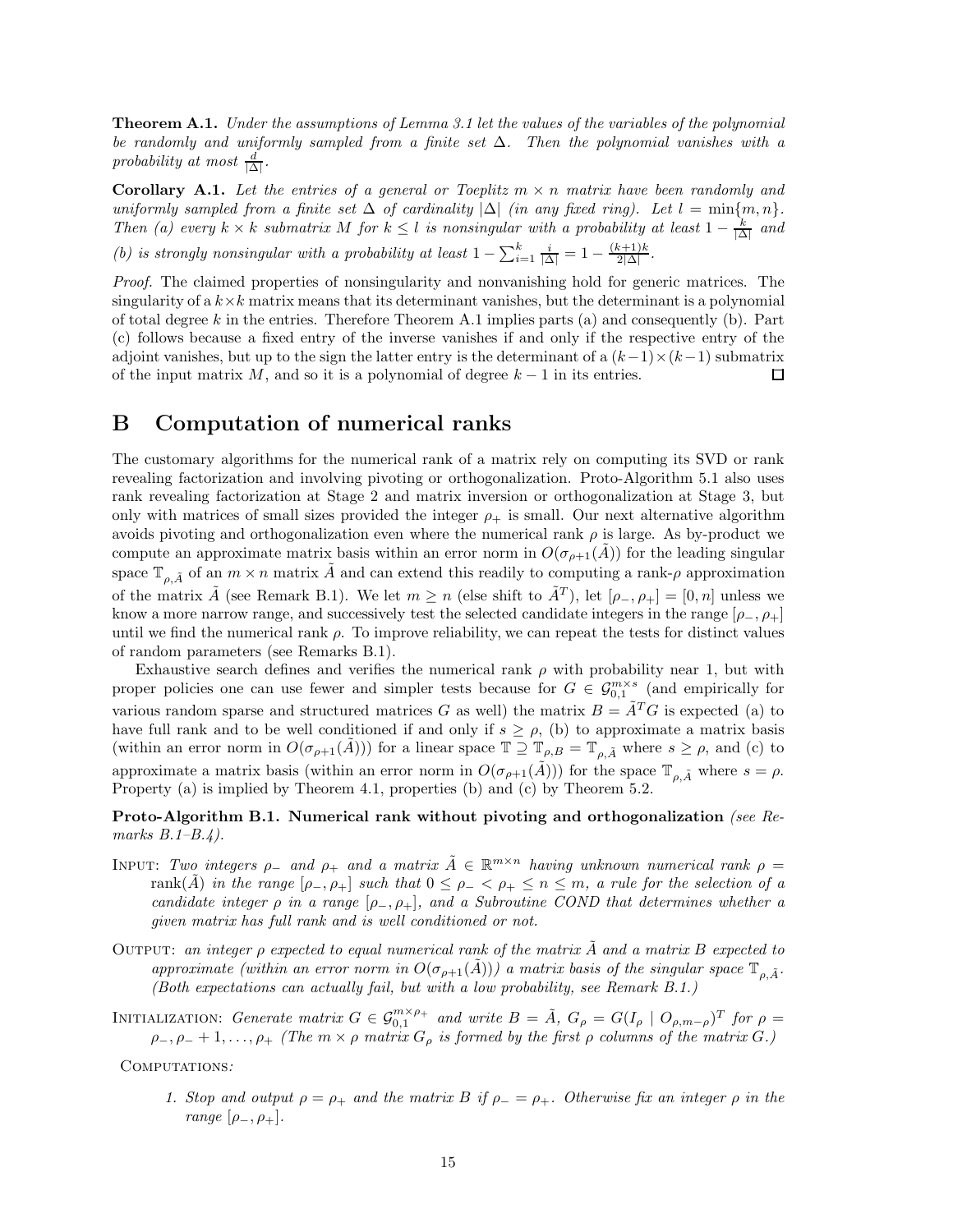- 2. Compute the matrix  $B' = B^T G$ <sup>0</sup> and apply to it the Subroutine COND.
- *3. If this matrix has full rank and is well conditioned, write*  $\rho_{+} = \rho$  *and*  $B = B'$  *and go to Stage 1. Otherwise write*  $\rho = \rho$  *and go to Stage 1.*

**Remark B.1.** *The algorithm can output a wrong value of the numerical rank, although by virtue of Theorems 5.1 and 5.2 combined this occurs with a low probability. One can decrease this probability by reapplying the algorithm to the same inputs and choosing distinct random parameters. Furthermore one can fix a tolerance*  $\tau$  *of order*  $\sigma_{\rho+1}(A)$ *, set*  $T = B$ *, and apply Stage 3 of Proto-Algorithm 5.1. Then* nrank $(\tilde{A})$  *is expected to exceed the computed value*  $\rho$  *if this stage outputs FAILURE and to equal ρ otherwise, in which case Proto-Algorithm 5.1 also outputs a rank-ρ approximation of the matrix A* (within an error norm  $\tau$ ||A|| *in*  $O(\sigma_{\rho+1}(A))$ ). For a sufficiently small tolerance  $\tau$  the *latter outcome implies that certainly*  $\rho \geq \text{nrank}(\tilde{A})$ *.* 

**Remark B.2.** *We can avoid pivoting and orthogonalization in Subroutine COND by applying the Power or Lanczos algorithms [B74], [D83], [KW92]. We can first apply the Power Method to the matrix*  $S = \tilde{A}^T \tilde{A}$  *or*  $S = \tilde{A} \tilde{A}^T$  *to yield a close upper bound*  $\sigma^2$  *on its largest eigenvalue*  $\sigma^2_1(\tilde{A})$ and then to the matrix  $\sigma^2 + I - \tilde{A}^T \tilde{A}$  to approximate the smallest eigenvalue of the matrix *S*, equal *to*  $\sigma_n^2(\tilde{A})$ *. The Lanczos algorithm approximates both extremal eigenvalues of the matrix*  $S = \tilde{A}^T\tilde{A}$ (equal to  $\sigma_1^2(\tilde{A})$  and  $\sigma_l^2(\tilde{A})$ ,  $l = \min\{m, n\}$  respectively) and converges much faster [GL96, Sections *9.1.4, 9.1.5].*

**Remark B.3.** One can simplify Stage 2 by applying the Subroutine COND to the matrix  $G'_{\rho} = F_{\rho}G_{\rho}$ *of a smaller size (rather than to*  $G_{\rho}$ ) where  $F_{\rho} \in \mathcal{G}_{0,1}^{\rho \times m}$ . By virtue of Theorem 4.1 the matrices  $G_{\rho}$ and  $G'_{\rho}$  are likely to have condition numbers of the same order.

**Remark B.4.** *The binary search*  $\rho = \left[ (\rho_- + \rho_+)/2 \right]$  *is an attractive policy for choosing the candidate values ρ, but one may prefer to move toward ρ*−*, the left end of the range more rapidly, to decrease the size of the matrix B .*

**Acknowledgements:** Our research has been supported by NSF Grant CCF–1116736 and PSC CUNY Awards 64512–0042 and 65792–0043. We are also grateful to Mr. Jesse Wolf for helpful comments.

# **References**

| [A94]          | O. Axelsson, <i>Iterative Solution Methods</i> , Cambridge Univ. Press, England, 1994.                                                                                                                                                                                            |
|----------------|-----------------------------------------------------------------------------------------------------------------------------------------------------------------------------------------------------------------------------------------------------------------------------------|
| [B74]          | D.W. Boyd, The Power method for $l^p$ Norms, <i>Linear Algebra and Its Applications</i> , 9,<br>$95-101, 1974.$                                                                                                                                                                   |
| [ <b>B80</b> ] | D. Bini, Border Rank of $p \times q \times 2$ Tensors and the Optimal Approximation of a Pair<br>of Bilinear Forms, in Lecture Notes in Computer Science, 85, 98–108, Springer, 1980.                                                                                             |
| [ <b>B86</b> ] | D. Bini, Border Rank of $m \times n \times (mn-q)$ Tensors, <i>Linear Algebra and Its Applications</i> ,<br>$79, 45 - 51, 1986.$                                                                                                                                                  |
| [ <b>B02</b> ] | M. Benzi, Preconditioning Techniques for Large Linear Systems: a Survey, J. of Com-<br>putational Physics, $182, 418-477, 2002$ .                                                                                                                                                 |
| [B11]          | C. Beltrán, Estimates on the Condition Number of Random, Rank-deficient Matrices,<br><i>IMA Journal of Numerical Analysis</i> , <b>31, 1</b> , $25-39$ , $2011$ .                                                                                                                 |
| [BM01]         | D. A. Bini, B. Meini, Approximate Displacement Rank and Applications, in AMS<br>Conference "Structured Matrices in Operator Theory, Control, Signal and Image Pro-<br>cessing", Boulder, 1999 (edited by V. Olshevsky), American Math. Society, 215–232,<br>Providence, RI, 2001. |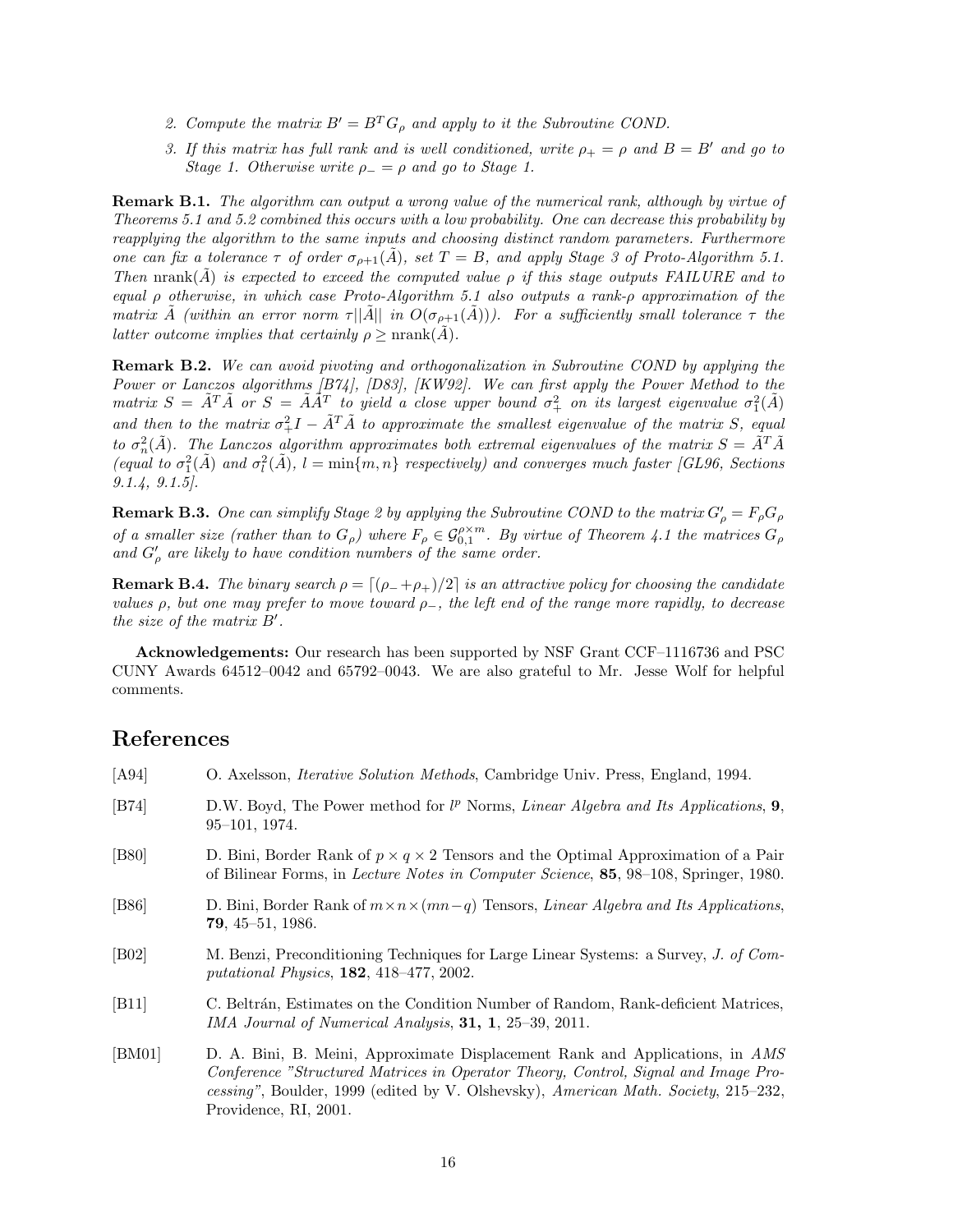[CD05] Z. Chen, J. J. Dongarra, Condition Numbers of Gaussian Random Matrices, *SIAM. J. on Matrix Analysis and Applications*, **27**, 603–620, 2005. [D83] J. D. Dixon, Estimating Extremal Eigenvalues and Condition Numbers of Matrices, *SIAM J. on Numerical Analysis*, **20, 4**, 812–814, 1983. [D88] J. Demmel, The Probability That a Numerical Analysis Problem Is Difficult, *Math. of Computation*, **50**, 449–480, 1988. [DL78] R. A. Demillo, R. J. Lipton, A Probabilistic Remark on Algebraic Program Testing, *Information Processing Letters*, **7**, **4**, 193–195, 1978. [DS01] K. R. Davidson, S. J. Szarek, Local Operator Theory, Random Matrices, and Banach Spaces, in *Handbook on the Geometry of Banach Spaces* (W. B. Johnson and J. Lindenstrauss editors), pages 317–368, North Holland, Amsterdam, 2001. [E88] A. Edelman, Eigenvalues and Condition Numbers of Random Matrices, *SIAM J. on Matrix Analysis and Applications*, **9**, **4**, 543–560, 1988. [ES05] A. Edelman, B. D. Sutton, Tails of Condition Number Distributions, *SIAM J. on Matrix Analysis and Applications*, **27**, **2**, 547–560, 2005. [G97] A. Greenbaum, *Iterative Methods for Solving Linear Systems*, SIAM, Philadelphia, 1997. [GE96] M. Gu, S. C. Eisenstat, Efficient algorithms for computing a strong rank-revealing QR factorization, *SIAM Journal on Scientific Computing*, **17**, 848–869, 1996. [GL96] G. H. Golub, C. F. Van Loan, *Matrix Computations*, Johns Hopkins University Press, Baltimore, Maryland, 1996 (third addition). [H02] N. J. Higham, *Accuracy and Stability in Numerical Analysis*, SIAM, Philadelphia, 2002 (second edition). [HMT11] N. Halko, P. G. Martinsson, J. A. Tropp, Finding Structure with Randomness: Probabilistic Algorithms for Constructing Approximate Matrix Decompositions, *SIAM Review*, **53, 2**, 217–288, 2011. [HP92] Y. P. Hong, C.–T. Pan, The rank revealing QR decomposition and SVD, *Math. of Computation*, **58**, 213–232, 1992. [KB09] T. G. Kolda, B. W. Bader, Tensor Decompositions and Applications, *SIAM Review*, **51, 3**, 455–500, 2009. [KKM79] T. Kailath, S. Y. Kung, M. Morf, Displacement Ranks of Matrices and Linear Equations, *Journal Math. Analysis and Appls*, **68, 2**, 395–407, 1979. [KL94] C. S. Kenney, A. J. Laub, Small-Sample Statistical Condition Estimates for General Matrix Functions, *SIAM J. on Scientific and Statistical Computing*, **15**, 36–61, 1994. [KW92] J. Kuczynski, H. Wozniakowski, Estimating the Largest Eigenvalue by the Power and Lanczos Algorithms with a Random Start, *SIAM J. on Matrix Analysis and Applications*, **13**, 1094–1122, 1992. [O09] I. V. Oseledets, A Compact Matrix Form of the d-Dimensional Tensor Decomposition, Preprint 2009-01, *INM RAS*, March 2009. [OT09] I. V. Oseledets, E. E. Tyrtyshnikov, Breaking the Curse of Dimensionality, or How to Use SVD in Many Dimensions, *SIAM J. Scientific Comp.*, **31**, **5**, 3744–3759, 2009.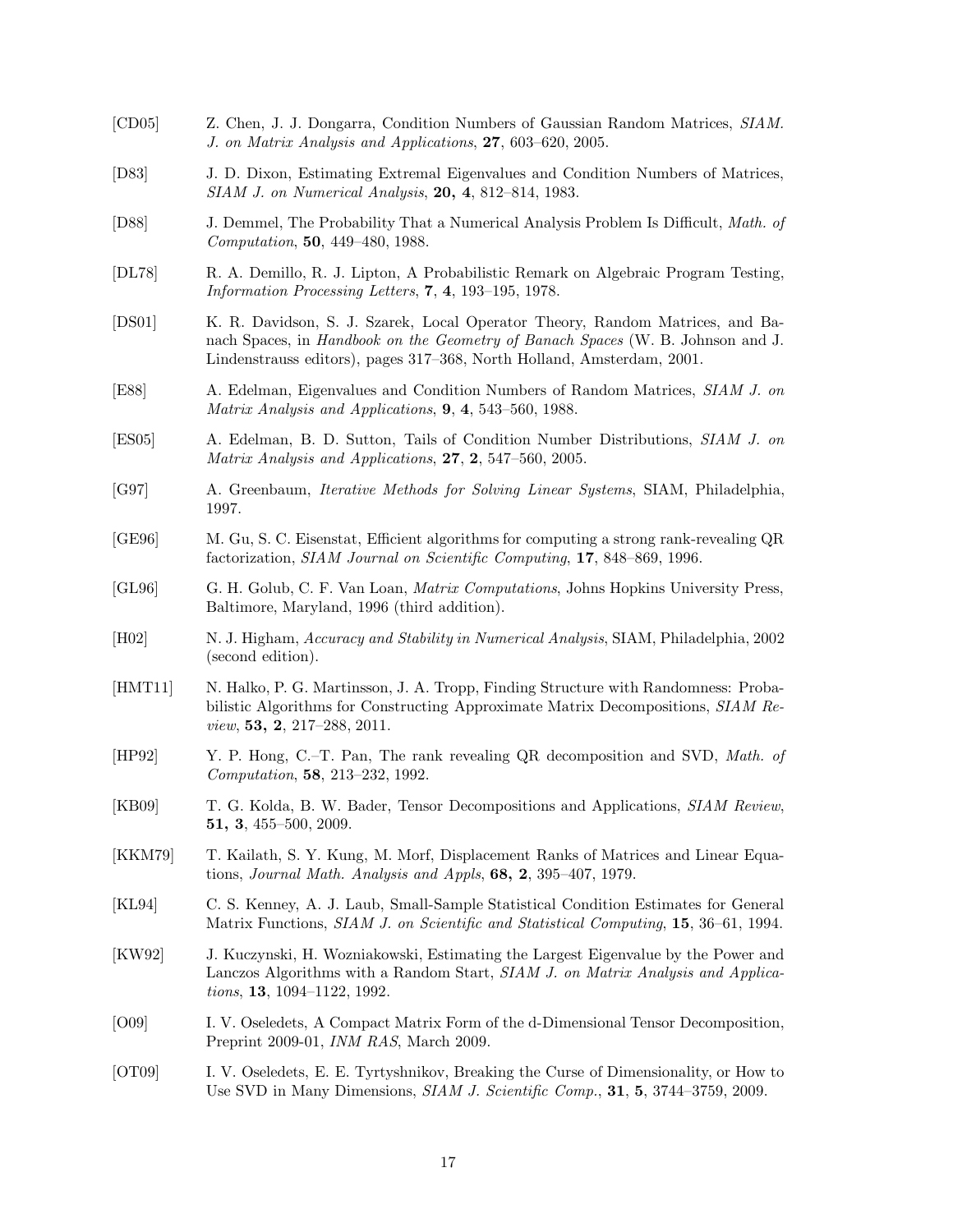- [OT10] I. V. Oseledets, E. E. Tyrtyshnikov, TT-cross Approximation for Multidimensional Arrays, *Linear Algebra Appls.* **432, 1**, 70–88, 2010.
- [OT11] I. Oseledets, E. E. Tyrtyshnikov, Algebraic Wavelet Transform via Quantics Tensor Train Decomposition, *SIAM J. Sci. Comp.*, **33**, **3**, 1315–1328, 2011.
- [P72] V. Y. Pan, On Schemes for the Evaluation of Products and Inverses of Matrices (in Russian), *Uspekhi Matematicheskikh Nauk*, **27**, **5 (167)**, 249–250, 1972.
- [P79] V. Y. Pan, Fields Extension and Trilinear Aggregating, Uniting and Canceling for the Acceleration of Matrix Multiplication, *Proceedings of the 20th Annual IEEE Symposium on Foundations of Computer Science (FOCS 79)*, 28–38, IEEE Computer Society Press, Long Beach, California, 1979.
- [P84] V. Y. Pan, How Can We Speed up Matrix Multiplication? *SIAM Review,* **26**, **3**, 393–415, 1984.
- [P00a] C.–T. Pan, On the Existence and Computation of Rank-revealing LU Factorization, *Linear Algebra and Its Applications*, **316**, 199–222, 2000.
- [P01] V. Y. Pan, *Structured Matrices and Polynomials: Unified Superfast Algorithms*, Birkhäuser/Springer, Boston/New York, 2001.
- [P10] V. Y. Pan, Newton's Iteration for Matrix Inversion, Advances and Extensions, pp. 364–381, in *Matrix Methods: Theory, Algorithms and Applications* (dedicated to the Memory of Gene Golub, edited by V. Olshevsky and E. Tyrtyshnikov), World Scientific Publishing, New Jersey, ISBN-13 978-981-283-601-4, ISBN-10-981-283-601-2 (2010).
- [PGMQ] V. Y. Pan, D. Grady, B. Murphy, G. Qian, R. E. Rosholt, A. Ruslanov, Schur Aggregation for Linear Systems and Determinants, *Theoretical Computer Science*, *Special Issue on Symbolic–Numerical Algorithms* (D. A. Bini, V. Y. Pan, and J. Verschelde editors), **409**, **2**, 255–268, 2008.
- [PIMR10] V. Y. Pan, D. Ivolgin, B. Murphy, R. E. Rosholt, Y. Tang, X. Yan, Additive Preconditioning for Matrix Computations, *Linear Algebra and Its Applications*, **432**, 1070– 1089, 2010.
- [PQ10] V. Y. Pan, G. Qian, Randomized Preprocessing of Homogeneous Linear Systems of Equations, *Linear Algebra and Its Applications*, **432**, 3272–3318, 2010.
- [PQ12] V. Y. Pan, G. Qian, Solving Linear Systems of Equations with Randomization, Augmentation and Aggregation, *Linear Algebra and Its Applications*, **437**, 2851–1876, 2012.
- [PQa] V. Y. Pan, G. Qian, Condition Numbers of Random Toeplitz and Circulant Matrices, Tech. Report TR 2012013, *PhD Program in Comp. Sci.*, *Graduate Center, CUNY*, 2012.

Available at http://www.cs.gc.cuny.edu/tr/techreport.php?id=442

- [PQZa] V. Y. Pan, G. Qian, A. Zheng, Randomized Preprocessing versus Pivoting, *Linear Algebra and Its Applications*, in print. http://dx.doi.org/10.1016/j.laa.2011.02.052
- [PQZb] V. Y. Pan, G. Qian, A. Zheng, Randomized Matrix Computations, Tech. Report TR 2012009, *PhD Program in Comp. Sci.*, *Graduate Center, CUNY* Available at http://www.cs.gc.cuny.edu/tr/techreport.php?id=438 and http://arxiv.org/abs/1210.7476